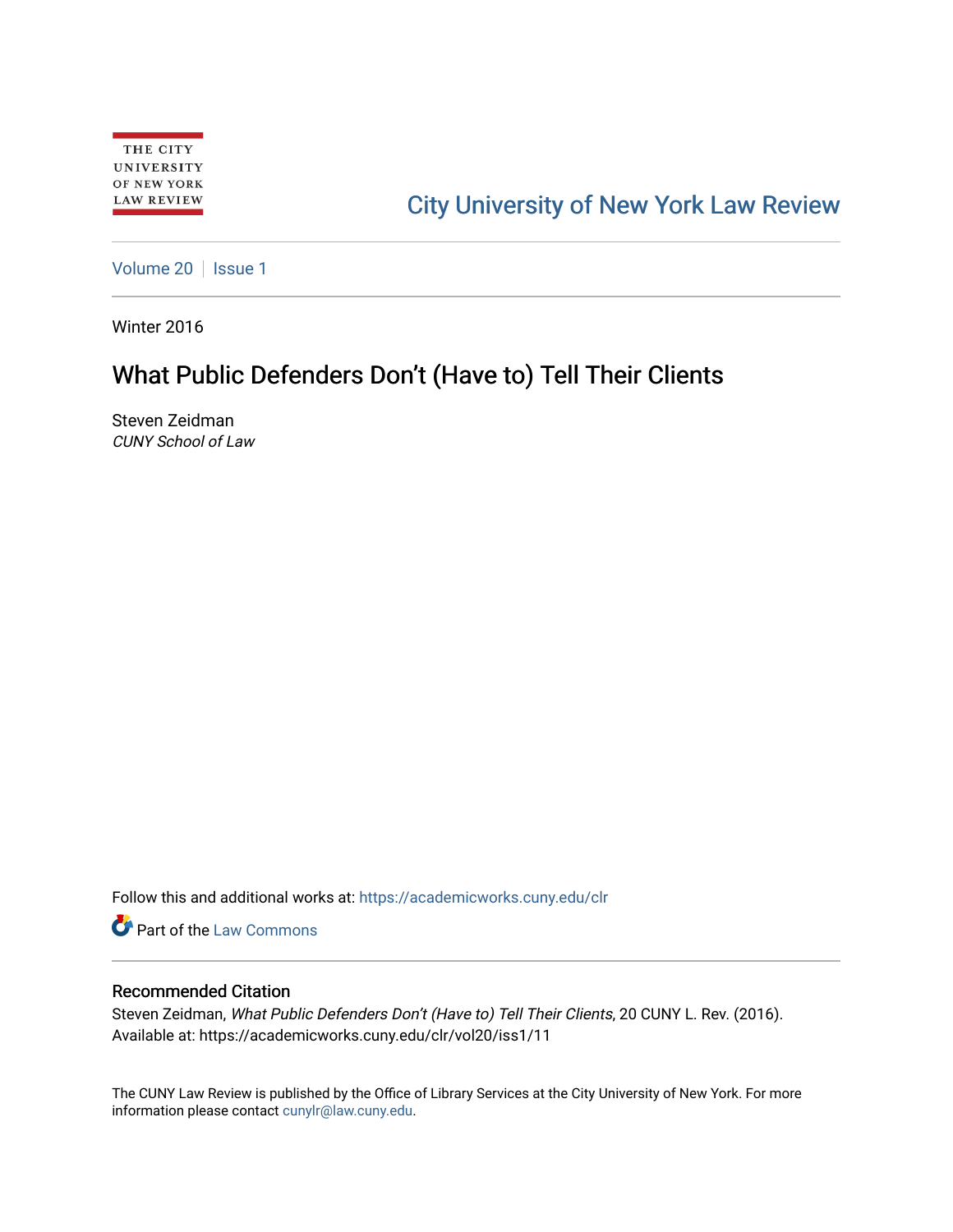## What Public Defenders Don't (Have to) Tell Their Clients

### Acknowledgements

As always, I thank Mari Curbelo and Tom Klein for their encouragement and critiques. I also gratefully acknowledge the exceptional research assistance of Jacob Chin and the support of CUNY School of Law.

This article is available in City University of New York Law Review:<https://academicworks.cuny.edu/clr/vol20/iss1/11>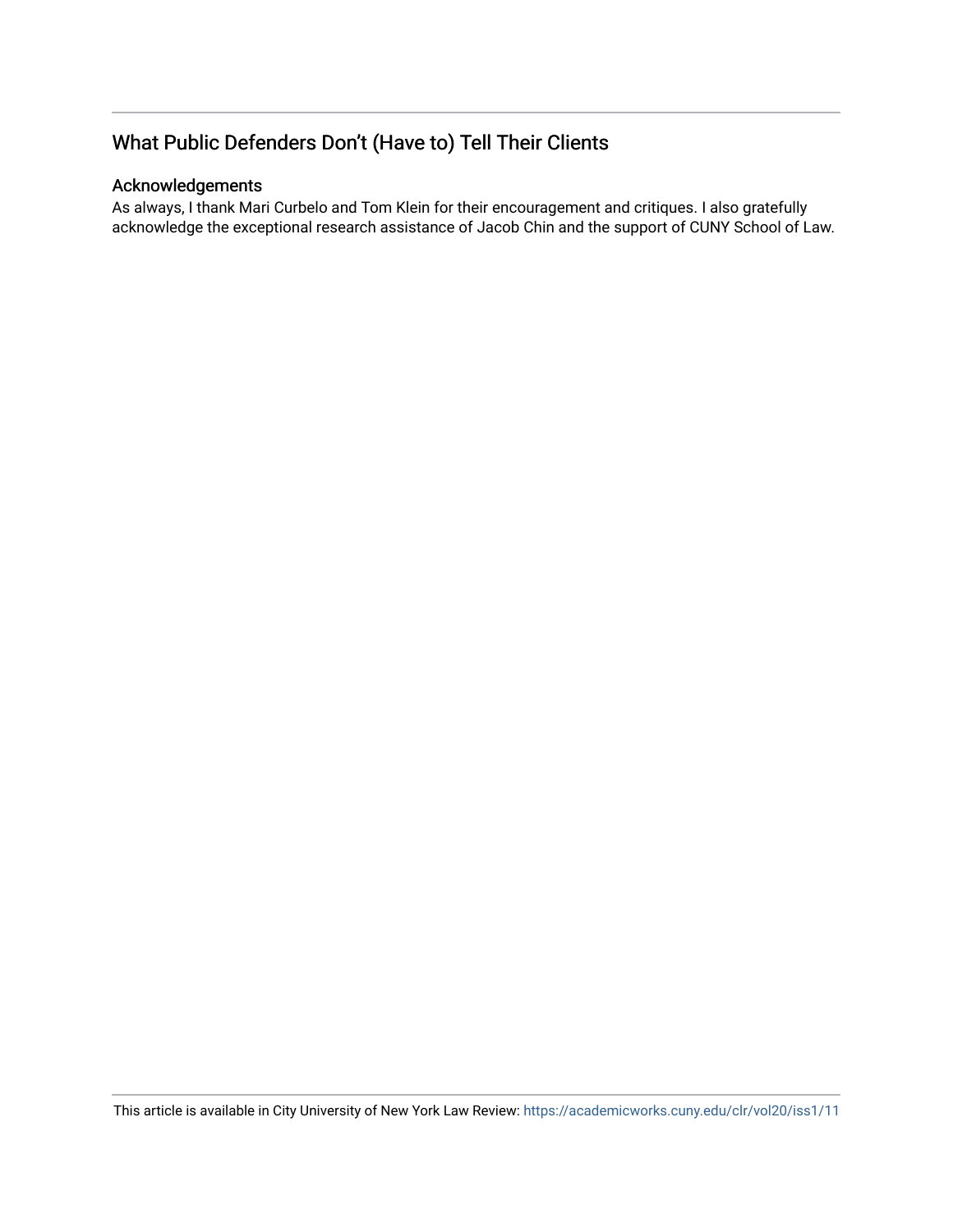### **CUNY Law Review Footnote Forum**

November 11, 2016

#### **Recommended citation**:

Steven Zeidman, *What Public Defenders Don't (Have to) Tell Their Clients*, 20 CUNY L. REV. F. 14 (2016), http://www.cunylawreview.org/what-public-defenders-dont-have-totell-their-clients/ [https://perma.cc/9KBV-B8ZK].

### WHAT PUBLIC DEFENDERS DON'T (HAVE TO) TELL THEIR CLIENTS

#### *Steven Zeidman*<sup>1</sup>

#### **INTRODUCTION**

New York State courts, like many other state and federal courts, have seen an increase in cases that pit lawyer versus client; where the lawyer wanted to proceed in one way and the client wanted to go in another direction. The resulting decisions, often inconsistent and irreconcilable, reflect the difficulties in navigating the lawyer-client relationship.

Recently, the New York Court of Appeals again waded directly into the muddy waters of attorney versus client decision-making.<sup>2</sup> On the face of it, the Court was deciding whether counsel needed his client's consent before telling the prosecutor that his client would not exercise his statutory right to testify in the Grand Jury.<sup>3</sup> However, lurking beneath the surface are the larger and related questions of who, between lawyer and client, has ultimate decision-making power, and what information lawyers must provide clients about their rights.

Marcus Hogan was arrested on Tuesday, May 24, 2005 for being in the wrong place at the wrong time. Mr. Hogan was in his former girlfriend's apartment when police officers entered to execute a search warrant for the premises.<sup>4</sup> Officers testified that as they came into the apartment they saw Hogan running from the kitchen where, in open view, they discovered

<sup>&</sup>lt;sup>1</sup> Professor, CUNY School of Law; JD, Duke University School of Law. As always, I thank Mari Curbelo and Tom Klein for their encouragement and critiques. I also gratefully acknowledge the exceptional research assistance of Jacob Chin and the support of CUNY School of Law.<br> $2$  People v. Hogan, 26 N.Y.3d 779 (2016).

<sup>&</sup>lt;sup>3</sup> *Id.* at 781; N.Y. CRIM. PROC. LAW §190.50(5) (McKinney 1978) (prescribing a defendant's right to testify before the Grand Jury). <sup>4</sup> *Hogan*, 26 N.Y.3d at 781-82.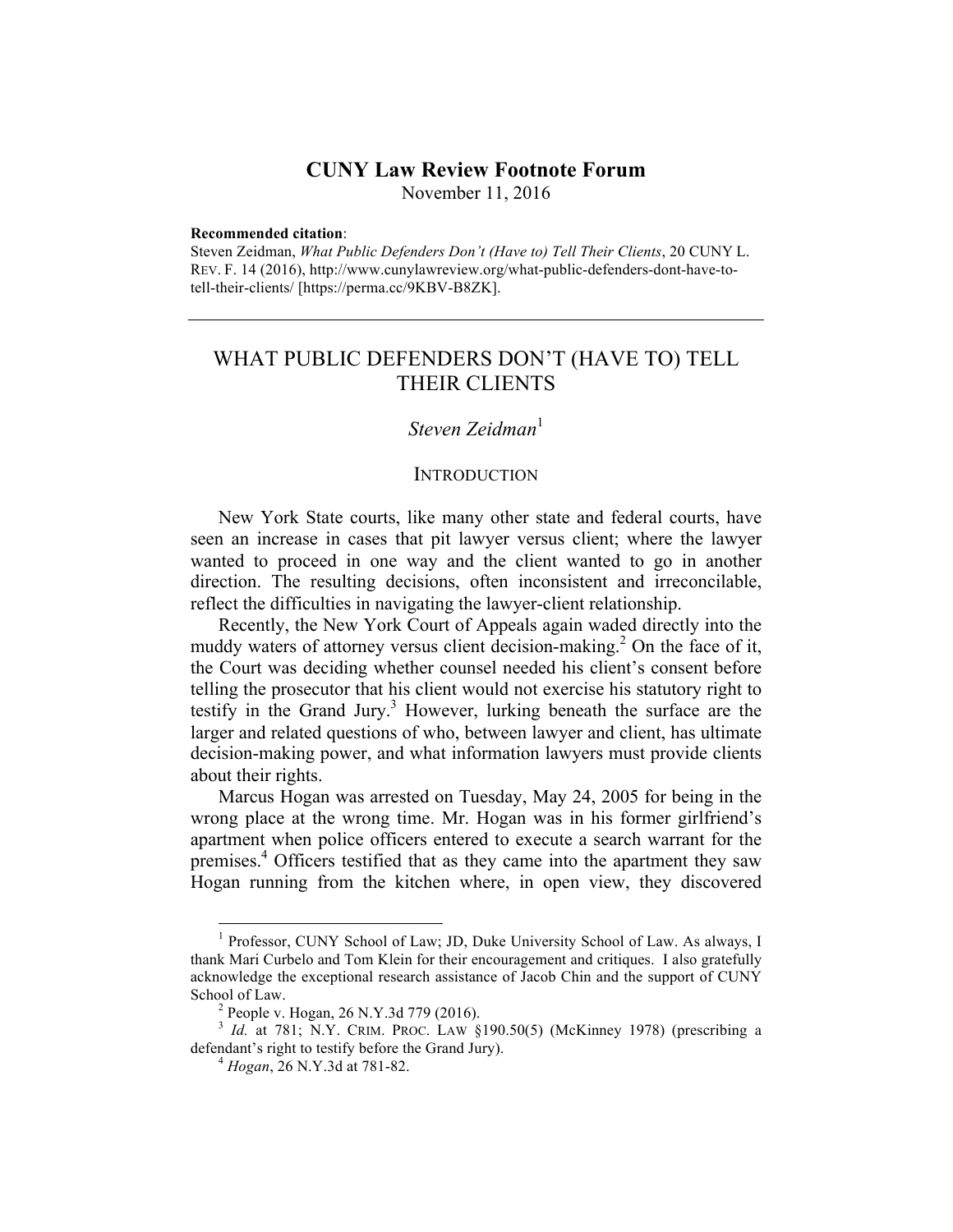cocaine, baggies and a razor blade.<sup>5</sup> Hogan's former girlfriend, Hope Fisher, was also inside the apartment and she, too, was arrested.

Since Mr. Hogan did not live at the apartment or have any contraband on him when he was stopped by the police, the prosecution's case hinged on the so-called drug factory presumption.<sup>6</sup> New York law allows "a permissible presumption, under which the [fact-finder] may assume the requisite criminal possession simply because the defendant . . . is within a proximate degree of closeness to drugs found in plain view, under circumstances that evince the existence of a drug sale operation.] $"$ 

Mr. Hogan appeared in court on May 26, 2005 and his case was scheduled for a preliminary hearing on Friday, May  $27, 2005$ .<sup>8</sup> However, on May 27, Mr. Hogan asked that his lawyer subpoena Ms. Fisher to testify on his behalf.<sup>9</sup> Apparently, almost from the moment of arrest, Ms. Fisher took full and sole responsibility for the drugs and related paraphernalia.<sup>10</sup> As a result, the preliminary hearing was adjourned until the following Wednesday, June 1, 2005. Nevertheless, at approximately 4:00 p.m. on Friday, May 27, the prosecution faxed notice to defense counsel of their intent to bypass the preliminary hearing and present the case to the Grand Jury on Tuesday, May 31 at 1:45 p.m.<sup>11</sup> The fax further instructed defense counsel to notify the prosecutor if his client wanted to testify in the Grand Jury.

Friday, May 27, 2005 was the beginning of Memorial Day weekend,

<sup>&</sup>lt;sup>5</sup> *Id.* at 782.<br>
<sup>6</sup> *Id.* at 783 (citing N.Y. PENAL LAW § 220.25(2) (McKinney 1985)).<br>
<sup>7</sup> People v. Kims, 24 N.Y.3d 422, 432 (2014) (citing People v. Daniels, 37 N.Y.2d 624, 630-31 (1975)); *see also* William C. Donnino, *The "Close Proximity" Presumption*, *in*  Practice Commentaries, N.Y. PENAL LAW § 220.25 (McKinney 1985) ("The presumption was intended to address the issue of proof of knowing possession by those who were supervising or participating in the preparation of drugs for resale but who did not have personal physical possession of the drugs when the police lawfully entered the premises."), *quoted in Hogan*, 26 N.Y.3d at 784.<br><sup>8</sup> Record on Appeal at 37, People v. Hogan, 26 N.Y.3d 779 (2016) (No. 18), APL-

<sup>2015-00035.</sup> 

 $\frac{9}{1}$ *Id.* 

<sup>&</sup>lt;sup>10</sup> *Id.* at 439. On June 3, the prosecutor received a notarized letter from Ms. Fisher in which she assumed full responsibility for all the drugs and other items recovered from her apartment. *Id.* Fisher testified that "Marcus Hogan is not at all in any way possible responsible for the charges brought upon him . . . . Everything that was found . . . was mine and I accept full responsibility[.]" *Id.* at 579. Ms. Fisher eventually entered a plea of guilty to a reduced charge with a promise of a sentence of probation but only after she on the record disavowed part of the statement she made in her letter. *Id*. at 322-87. <sup>11</sup> *Hogan*, 26 N.Y.3d at 782; *see also* N.Y. CRIM. PROC. LAW § 180.80 (McKinney

<sup>1982)</sup> (providing that the defendant must be released from custody if the prosecution does not obtain an indictment or provide a preliminary hearing within 120 or 144 hours of arrest); Record on Appeal, *supra* note 7, at 527-28.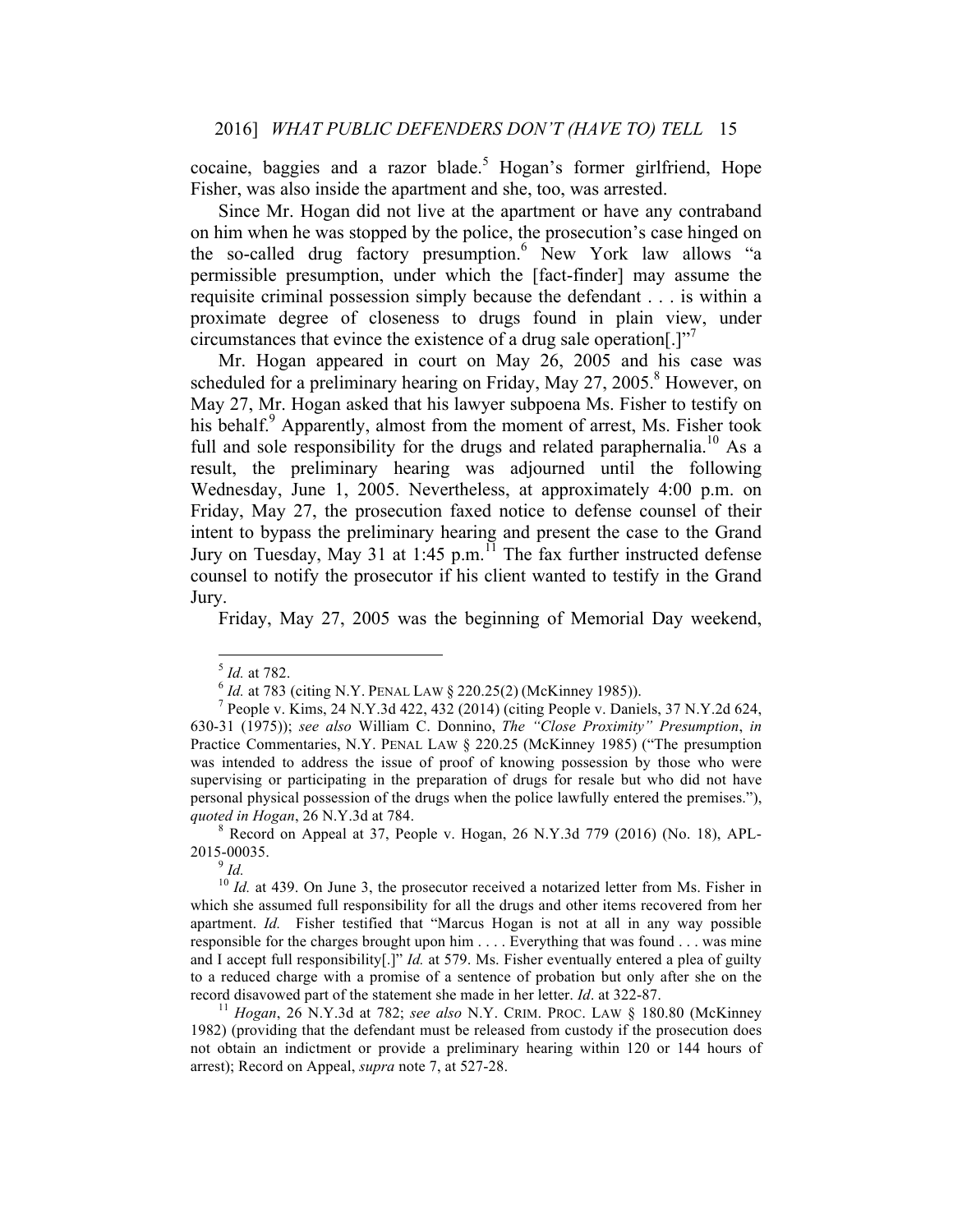and Hogan's defense counsel had left his office before the fax arrived.<sup>12</sup> He did not see the fax until Tuesday morning, May 31, the very day the prosecution was presenting the case to the Grand Jury.13 Defense counsel immediately contacted the prosecutor and told her that his client was not going to testify.<sup>14</sup> The prosecutor went ahead with the Grand Jury presentation and Hogan was indicted for Criminal Possession of a Controlled Substance in the Fifth Degree and related charges.<sup>15</sup> Mr. Hogan first learned about the Grand Jury presentation and indictment the next day, June  $1^{16}$ 

Hogan was arraigned on the indictment on June 21,  $2005$ <sup>17</sup> On July 19, defense counsel filed an omnibus motion but did not address the adequacy and timeliness of the Grand Jury notice until he filed a supplemental motion on August 19, 2005 seeking to have the indictment dismissed and giving his client the opportunity to testify before the Grand Jury.<sup>18</sup> Defense counsel argued that he received late and inadequate notice of the Grand Jury presentation, thereby preventing his client from asserting his statutory right to testify.19 The trial court focused on the requirement that motions to dismiss an indictment for failure to provide the accused the opportunity to testify must be brought within five days of arraignment and denied the motion as untimely. $20^{-7}$ 

The judge eventually granted Mr. Hogan's request for a new courtappointed lawyer.<sup>21</sup> A non-jury trial commenced on May 1, 2006 and ended two days later.<sup>22</sup> The judge found Mr. Hogan guilty of Criminal Possession of a Controlled Substance in the Fifth Degree and associated charges, and

<sup>&</sup>lt;sup>12</sup> *Hogan*, 26 N.Y.3d at 782.<br><sup>13</sup> *Id.* During oral argument in the Court of Appeals, Judge Eugene Pigott expressed concern with the prosecution sending a fax on a Friday afternoon prior to a holiday weekend, and seemed to question whether that provided sufficient statutorily required notice for the defendant to consider whether to exercise his right to testify in the Grand Jury. After noting the importance of the Grand Jury, he asked whether the timing of the notice was a "cheap shot" or some kind of "gamesmanship." Transcript of Oral Argument at 17-18, People v. Hogan, 26 N.Y.3d 779 (2016) (No. 18), APL-2015-00035. 14 *Hogan*, 26 N.Y.3d at 782. Defense counsel recalled telling the prosecutor that he

<sup>&</sup>quot;didn't see the benefit to it, only the harm." *Id.*<br><sup>15</sup> *Id.*<br><sup>16</sup> Record on Appeal, *supra* note 7, at 528.<br><sup>17</sup> *Id.* at 29.<br><sup>18</sup> *Id.* at 525; *see also* N.Y. CRIM. PROC. LAW §§ 190.50(5)(a), 210.35(4) (McKinney

<sup>1978).&</sup>lt;br><sup>19</sup> Record on Appeal, *supra* note 7, at 528.

<sup>&</sup>lt;sup>20</sup> Id. at 545; N.Y. CRIM. PROC. LAW §§ 190.50(5)(a), 210.35(4) (McKinney 1978). Mr. Hogan was arraigned on the indictment on June 21 and counsel filed his motion on August 19 – a delay of 59 days. Record on Appeal, *supra* note 7, at 19-50. 21 Record on Appeal, *supra* note 7, at 60. <sup>22</sup> *Id.* at 67-305.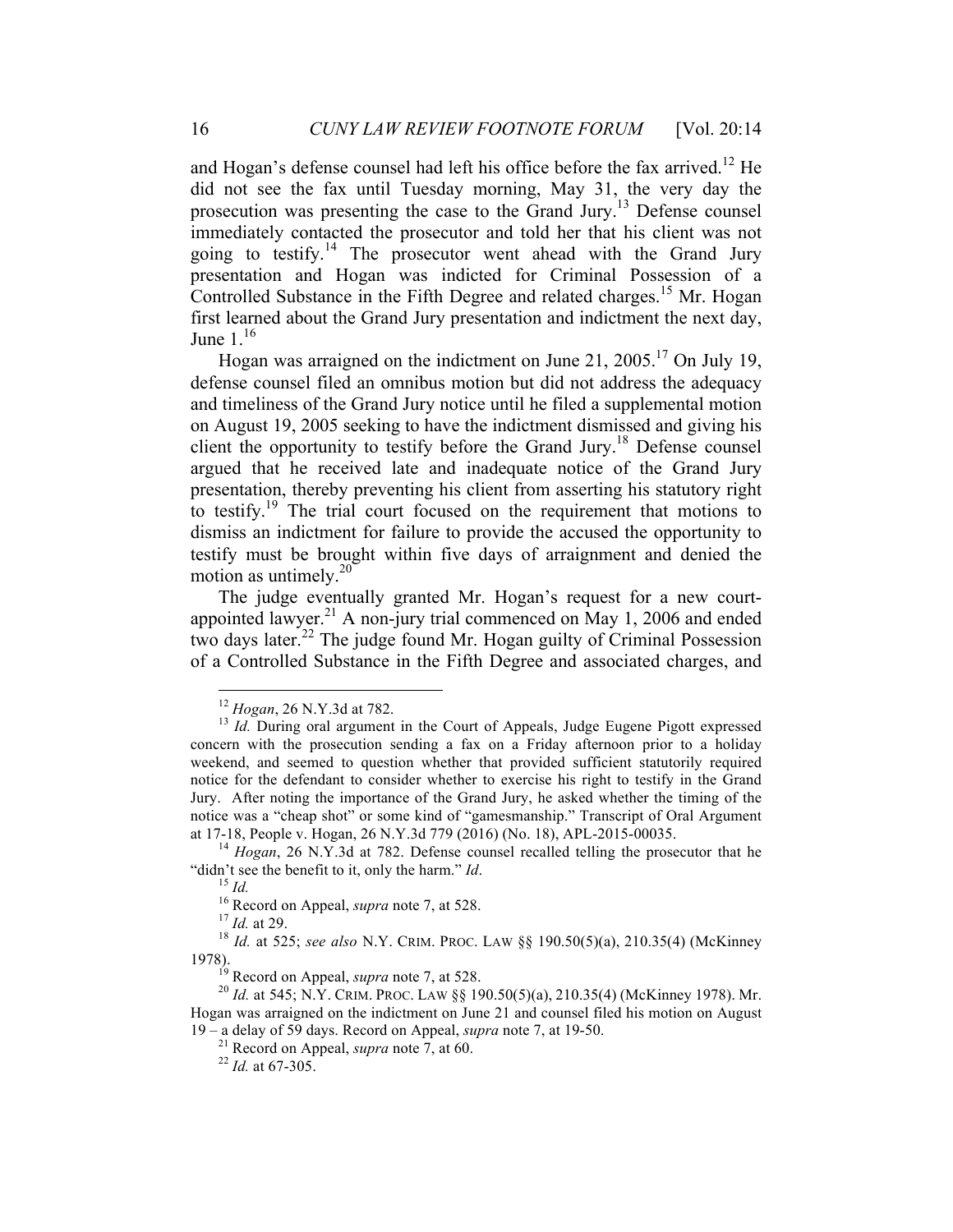sentenced him to nine years in state prison.<sup>23</sup>

Throughout the entire proceedings, Mr. Hogan kept trying to refocus the issue. His argument was not just that the prosecutor's Grand Jury notice was defective, but also that the decision to testify should have been his, not defense counsel's, to make, or, if not, that defense counsel had an obligation to consult with him before telling the prosecutor that he would not testify.<sup>24</sup> Put another way, Mr. Hogan was quite correctly framing the issue as a question of the allocation and attendant responsibilities of decision-making authority between lawyers and clients.

#### I. THE LAWYER AS DECISION MAKER

The Court of Appeals began its analysis in *Hogan* by adhering to the prevailing fundamental versus strategic decisions taxonomy. According to the U.S. Supreme Court case of *Jones v. Barnes*, only four of the myriad decisions made in the course of a criminal case are deemed sufficiently personal and fundamental for the accused to have ultimate decision-making authority: whether to plead guilty; whether to testify at trial; whether to have a jury or judge trial; and whether to appeal. $^{25}$ 

The Court hewed to the traditional view that only those so-called fundamental four decisions were reserved for the accused and all others were strategic and ceded to defense counsel. However, the Court did more than just hold that the decision whether to testify in the Grand Jury was strategic and for the lawyer to make. The Court declined to squarely address defense counsel's failure to consult with Hogan before deciding he would not testify, suggesting that since the lawyer is the ultimate decision maker he was not required to consult with his client about the decision. In other words, it was of no constitutional moment that Hogan had no input into the decision regarding his right to testify in the Grand Jury.

The *Hogan* Court also seemed to go out of its way to make clear that counsel had a constitutional duty to make strategic decisions even in the face of his client's express disapproval: "If defense counsel solely defers to a defendant, without exercising his or her professional judgment, on a decision that is 'for the attorney, not the accused, to make' because it is not fundamental, the defendant is deprived of 'the expert judgment of counsel to which the Sixth Amendment entitles him' or her $[.]^{2,26}$  While many lawyers feel it is appropriate, if not constitutionally or ethically required, for them to defer to their client's wishes even on strategic decisions, the Court

<sup>&</sup>lt;sup>23</sup> *Hogan*, 26 N.Y.3d at 783.<br><sup>24</sup> *Id.* at 785.<br><sup>25</sup> Jones v. Barnes, 463 U.S. 745, 751 (1983).<br><sup>26</sup> *Hogan*, 26 N.Y.3d. at 786 (citing People v. Colville, 20 N.Y.3d 20, 32 (2012)).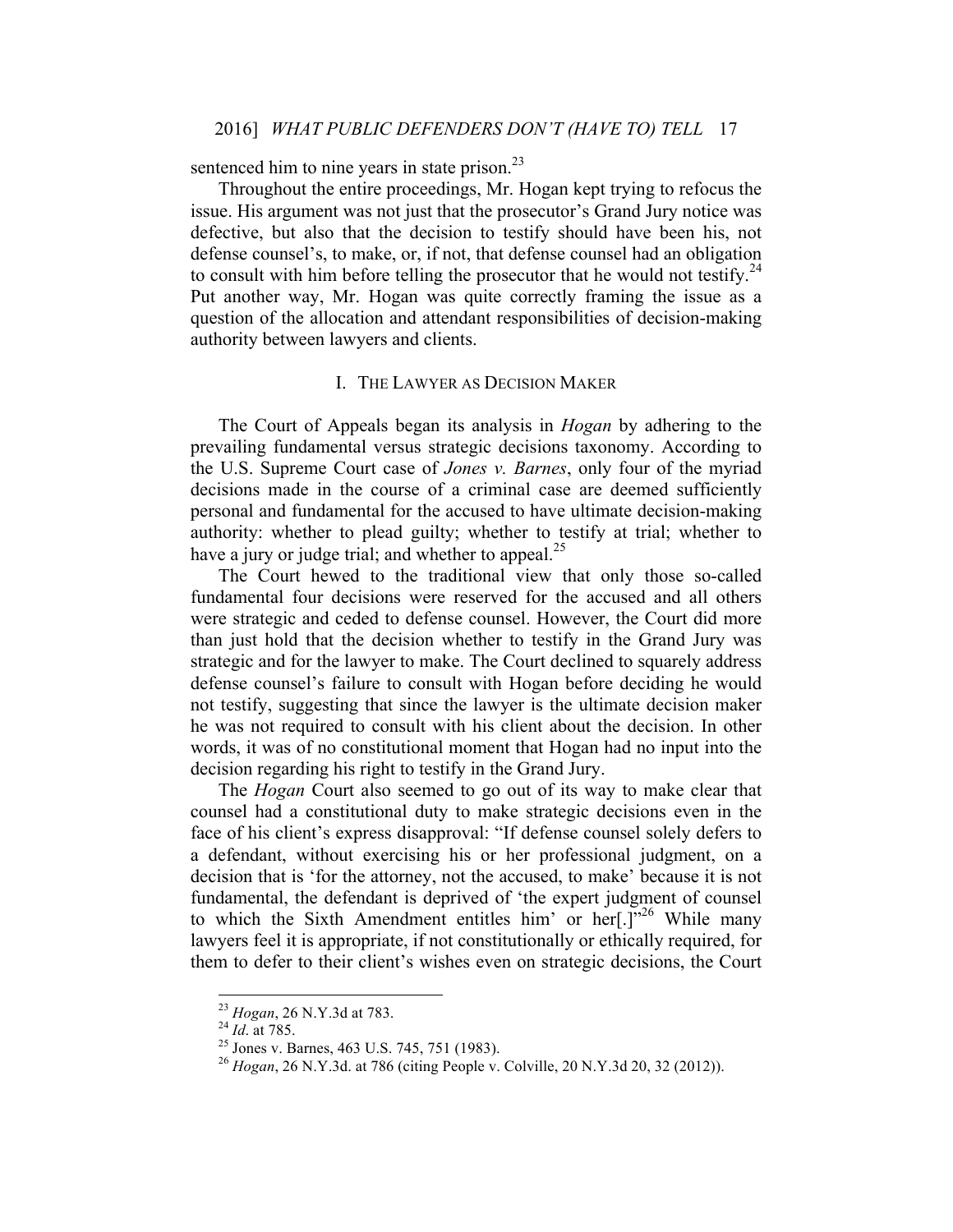made it clear that the constitutional guarantee of effective assistance of counsel requires lawyers to overrule their clients when there is disagreement over tactics.

*Hogan* seems to follow logically from *People v. Colville*, <sup>27</sup> a case decided by the Court just a few years earlier. Delroy Colville was charged with murder for stabbing and killing the 20-year-old victim on the third floor of a single room occupancy dwelling during an argument.<sup>28</sup>

At the conclusion of the evidence, defense counsel informed the court that he had advised the defendant that Manslaughter in the First and Second Degrees should be charged to the jury as lesser-included offenses $^{29}$  because charging murder alone left the jury with "no leeway, no choice."30 Counsel, accordingly, requested that Manslaughter in the First and Second Degrees be charged to the jury, but the court denied the request and stated it would allow counsel to address the issue again when the trial reconvened.

Defense counsel subsequently informed the court that, after discussing the issue with the defendant again, he had been advised that the defendant did not want the lesser-included offenses charged to the jury. Counsel, however, still believed, and still advised his client, that submitting the lesser included charges was the best way to proceed. Faced with this quandary, counsel stated:

[A]s the attorney here, I am only . . . as the Supreme Court has said, the guiding hand. It is my opinion as a matter of strategy, and as a matter of sound practice, it is my opinion that lesserincluded should be submitted. It gives—in my opinion, and based upon my experience only—it gives the jury an out. . . . I am trying to protect Mr. Colville here . . . . I don't know where to go from here except I am always guided by the Court.<sup>31</sup>

After some further dialogue with counsel, the court spoke directly to Mr. Colville and asked if he wanted to withdraw the request to charge Manslaughter in the First and Second Degree. The following exchange took place:

[Colville]: If the jury feels that I intentionally caused the death of Mr. Gardner, there is nothing I can do about it. I am prepared. The first time in my life I've been in a situation like this, I've been incarcerated, so . . . whatever decision they make, there is nothing I can do about it.

<sup>&</sup>lt;sup>27</sup> Colville, 20 N.Y.3d at 20.<br><sup>28</sup> *Id.* at 21.<br><sup>29</sup> *Id.* at 23; *see also* N.Y. CRIM. PROC. LAW § 300.50 (McKinney 2003).<br><sup>29</sup> *Id.* at 23; *see also* N.Y. CRIM. PROC. LAW § 300.50 (McKinney 2003).<br><sup>31</sup> *Id.* at 194-9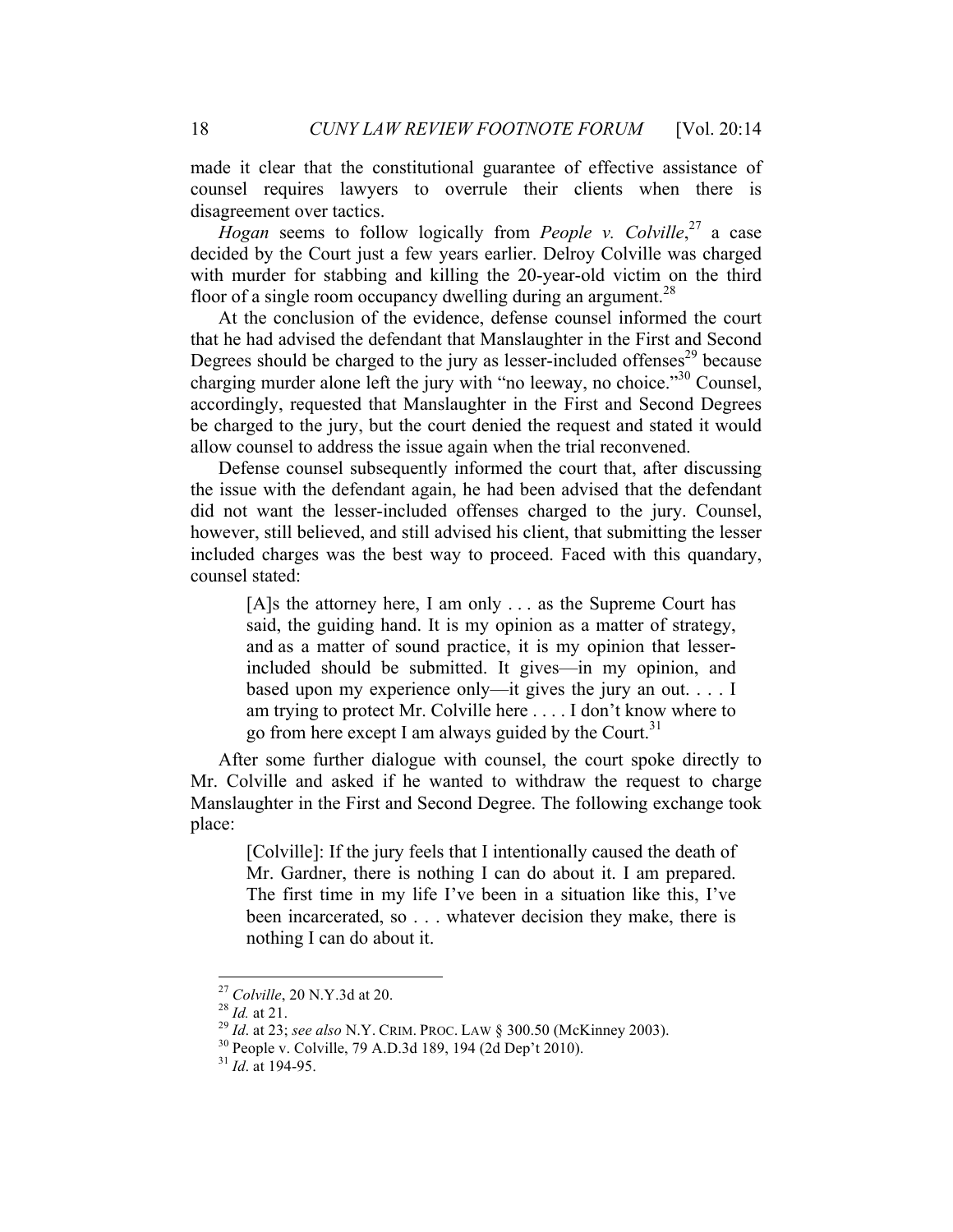THE COURT: You don't want to give them the other charges? [Colville]:  $\text{No.}^{32}$ 

After a brief recess, the court made clear for the record that the defendant no longer wanted lesser offenses included in the charge to the jury, and defense counsel reiterated that this was against his advice.<sup>33</sup> The jury was instructed to only consider the Murder charge and Colville was convicted.<sup>34</sup>

On appeal, the question was initially framed around whether the decision about lesser included charges was for the accused or his lawyer to make.<sup>35</sup> However, New York's intermediate appellate court made short shrift of the issue by observing that if it was a fundamental decision then the defendant had been allowed to be the ultimate decision maker, and if it was a strategic decision then it was reasonable for the lawyer to have acceded to his client's request.<sup>36</sup>

The Court of Appeals reversed and ordered a new trial.<sup>37</sup> The Court determined that the decision whether to seek a jury instruction about lesser included offenses was a strategic one for the attorney to make, and that "[B]y deferring to defendant, the [trial] judge denied him the expert judgment of counsel to which the Sixth Amendment entitles him."<sup>38</sup>

Taken together, *Hogan* and *Colville* show the Court's clear preference for vesting decision-making power in defense counsel. In *Hogan*, the defendant claimed that the decision to testify in the Grand Jury was his to make and that, at a minimum, he had to be consulted before his lawyer made any decision.<sup>39</sup> The Court disagreed on both counts: the Grand Jury decision is ultimately for the lawyer to make and the lawyer is not required to consult with the client before making that decision.<sup>40</sup>

In *Colville*, the accused was consulted repeatedly, so the client's input was not the issue. Instead, the defendant claimed on appeal that the decision to submit lesser included offenses was for the lawyer, ${}^{41}$  not the accused, to make. In other words, he argued that his lawyer should have overridden his request, exercised independent professional judgment, and saved him from

<sup>&</sup>lt;sup>32</sup> *Id.* at 195-96.<br><sup>33</sup> *Id.* at 196.<br><sup>34</sup> *Id.* at 197.<br><sup>35</sup> *Colville*, 79 A.D.3d at 201.<br><sup>37</sup> People v. Colville, 20 N.Y.3d 20, 23 (2012).<br><sup>37</sup> People v. Hogan, 26 N.Y.3d 779, 787 (2016).<br><sup>40</sup> *Id.* The Court did no consult with his or her client[.]" *Id.* It is noteworthy that the Court qualified the "better practice" by the use of the words "may be" rather than the word "is." *Id.* <sup>41</sup> *Colville*, 20 N.Y.3d at 23.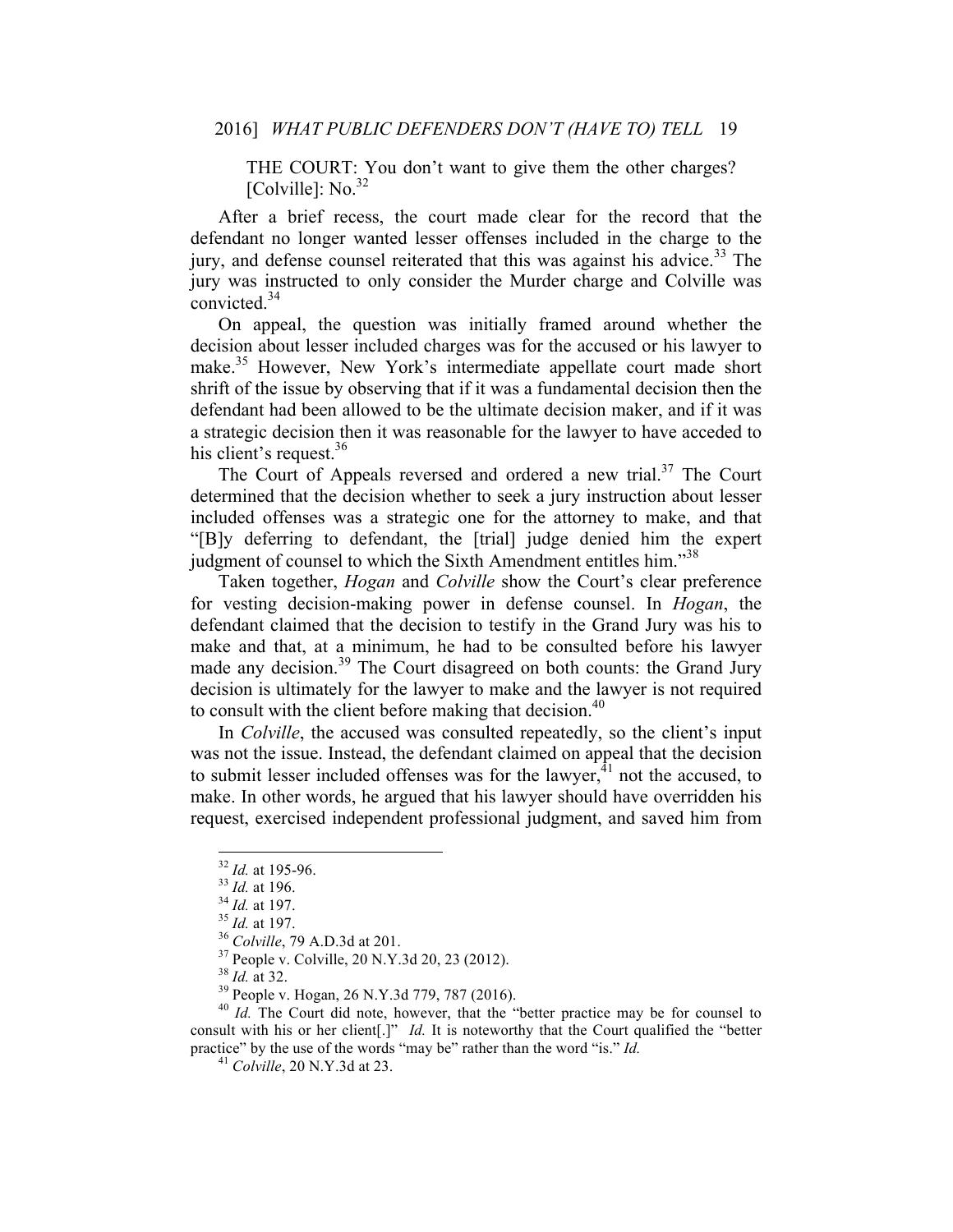himself. The Court agreed.<sup>42</sup>

The full impact of the holdings in *Hogan* and *Colville* is apparent in the very recent case of *Romero v. Sheahan*. <sup>43</sup> Romero was convicted of Robbery in the First Degree and filed a pro se petition for a writ of habeas corpus claiming that his trial counsel provided him with ineffective assistance in violation of the Sixth Amendment because: (1) counsel failed to request that the jury be instructed on the affirmative defense to the charge of First Degree Robbery that the object displayed in the commission of the robbery was not a loaded weapon capable of producing death or other serious physical injury<sup>44</sup> and  $(2)$  counsel failed to request the lesserincluded charge of Second Degree Robbery or consult with Romero before making that decision.  $45$ 

The Court dealt swiftly and perfunctorily with the question of counsel's decision not to request jury instructions regarding the affirmative defense to Robbery in the First Degree or to add the charge of Robbery in the Second Degree.<sup>46</sup> In the Court's view, the defense theory of misidentification made it reasonable for defense counsel to avoid asking for any instructions that might dilute the force of his argument that the defendant was not the person who committed the robbery.

But as in *Hogan*, the defendant in *Romero* also argued that counsel was ineffective for failing to even consult with him prior to making these crucial

 <sup>42</sup> *Id.* For a recent application of *Colville*, see People v. Lowery, 127 A.D.3d 1109 (2d Dep't 2015). In *Lowery,* the defendant was charged with robbery. Defense counsel advised the trial judge that he wanted to request a jury charge on the lesser-included offense of petit larceny but that the defendant opposed that request. The judge deferred to the defendant and did not submit the lesser-included offense of petit larceny to the jury. The appellate court, citing to *Colville*, reversed the defendant's conviction holding that the decision whether to seek a jury charge on a lesser-included offense is a matter of strategy and tactics which is "for the attorney, not the accused, to make." *Id*. at 1110 (quoting *Colville*, 20 N.Y.3d at 32). 43 Romero v. Sheahan, No. 13-CV-4048 (SJF), 2016 WL 3460372 (E.D.N.Y. June 21,

<sup>2016).</sup> <sup>44</sup> *Id.* at \*4; N.Y. PENAL LAW § 160.15(4) (McKinney 1973) provides in pertinent part:

<sup>&</sup>quot;A person is guilty of robbery in the first degree when he forcibly steals property and when, in the course of the commission of the crime or of immediate flight therefrom, he or another participant in the crime: . . . Displays what appears to be a pistol, revolver, rifle, shotgun, machine gun or other firearm; except that in any prosecution under this subdivision, it is an affirmative defense that such pistol, revolver, rifle, shotgun, machine gun or other firearm was not a loaded weapon from which a shot, readily capable of producing death or other serious physical injury, could be discharged. Nothing contained in this subdivision shall constitute a defense to a prosecution for, or preclude conviction of, robbery in the second degree, robbery in the third degree or any other crime."<br><sup>45</sup> *Romero*, 2016 WL 3460372, at \*4.<br><sup>46</sup> *Id* at \*8.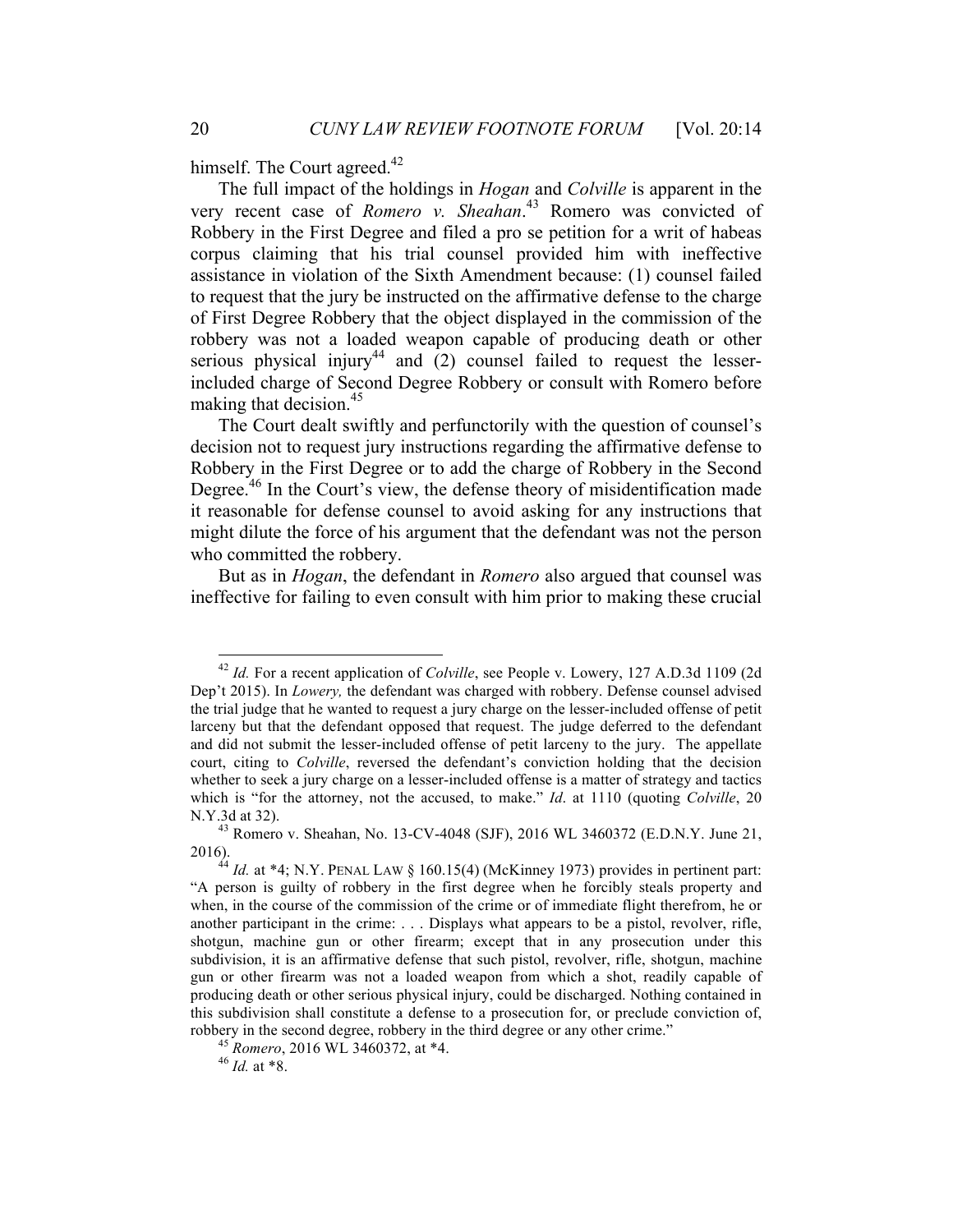decisions.<sup>47</sup> In language strikingly similar to *Hogan*, the District Court held that:

Even if *better practice* would have been for trial counsel to discuss his decision not to request affirmative defense and "lesser included charge" instructions with Romero (assuming he did not), the New York Court of Appeals has held that the decision regarding whether or not to request a "lesser included charge" instruction is ultimately the attorney's, not the defendant's, to make. Thus, even if Romero had objected to trial counsel's decision not to pursue contradictory misidentification and "lesser included charge" strategies, trial counsel would have been obligated to pursue the strategy that he, in his own professional judgment, believed had the highest likelihood of success, notwithstanding Romero's disagreement.<sup>48</sup>

In sum, while it has long been the case that strategic decisions are for the lawyer to make, it now seems clear that counsel is not required to even discuss those decisions with her clients. If, however she chooses to do so, and then discovers that her client disagrees with her decision, she must override the client and do what she thinks is best.<sup>49</sup> Put another way, no longer is defense counsel insulated from a claim of ineffective assistance of counsel by simply saying, in essence, that she merely did what her client told her to do. $50$ 

conviction claiming that his right to confrontation had been violated. At trial, the defendant had asked that the jury hear a guilty plea allocution from a co-defendant. Defense counsel objected but the trial judge read the transcript which included statements incriminating Lee. The Court held that "[t]he decision to introduce evidence was not a fundamental decision reserved to defendant, but a strategic or tactical decision for his attorney[.] Thus, defendant was deprived of his right to counsel when the court admitted the evidence solely based on his own request, over his attorney's vigorous and consistent opposition<sup>[1]</sup> *Id.* at 1137-38 (internal citations omitted). <sup>50</sup> The Supreme Court in *Strickland v. Washington*, 466 U.S. 668 (1984), attempted to

address the component parts of the Sixth Amendment's requirement of effective assistance of counsel. The Court set out a two-part test: to support a claim of ineffective assistance, the defendant must show that counsel's performance fell below an objective standard of reasonableness and that counsel's actions had a prejudicial impact on the result. *Id.* at 689- 92. The decisions in *Hogan*, *Colville*, and *Romero* indicate that it is not objectively reasonable for a lawyer to defer to a client on a strategic decision about which they disagree. Of course, the actual decision made by defense counsel could still be subject to an evaluation of its objective reasonableness, but as the Court made clear in *Strickland,*

<sup>47</sup> *Id.* at \*10. <sup>48</sup> *Id.* at \*11 (emphasis added) (citing People v. Colville, 20 N.Y.3d 20 (2012)). *See also* People v. Williams, No. 5522/00, 2014 WL 5243476 (N.Y. Supp. Ct. Oct. 6, 2014) (finding no ineffective assistance where counsel neglected to consult with defendant about charging lesser included offenses); People v. Brown, 117 A.D.3d 1536 (4th Dep't 2014). <sup>49</sup> In *People v. Lee*, 120 A.D.3d 1137 (1st Dep't 2014), the defendant appealed his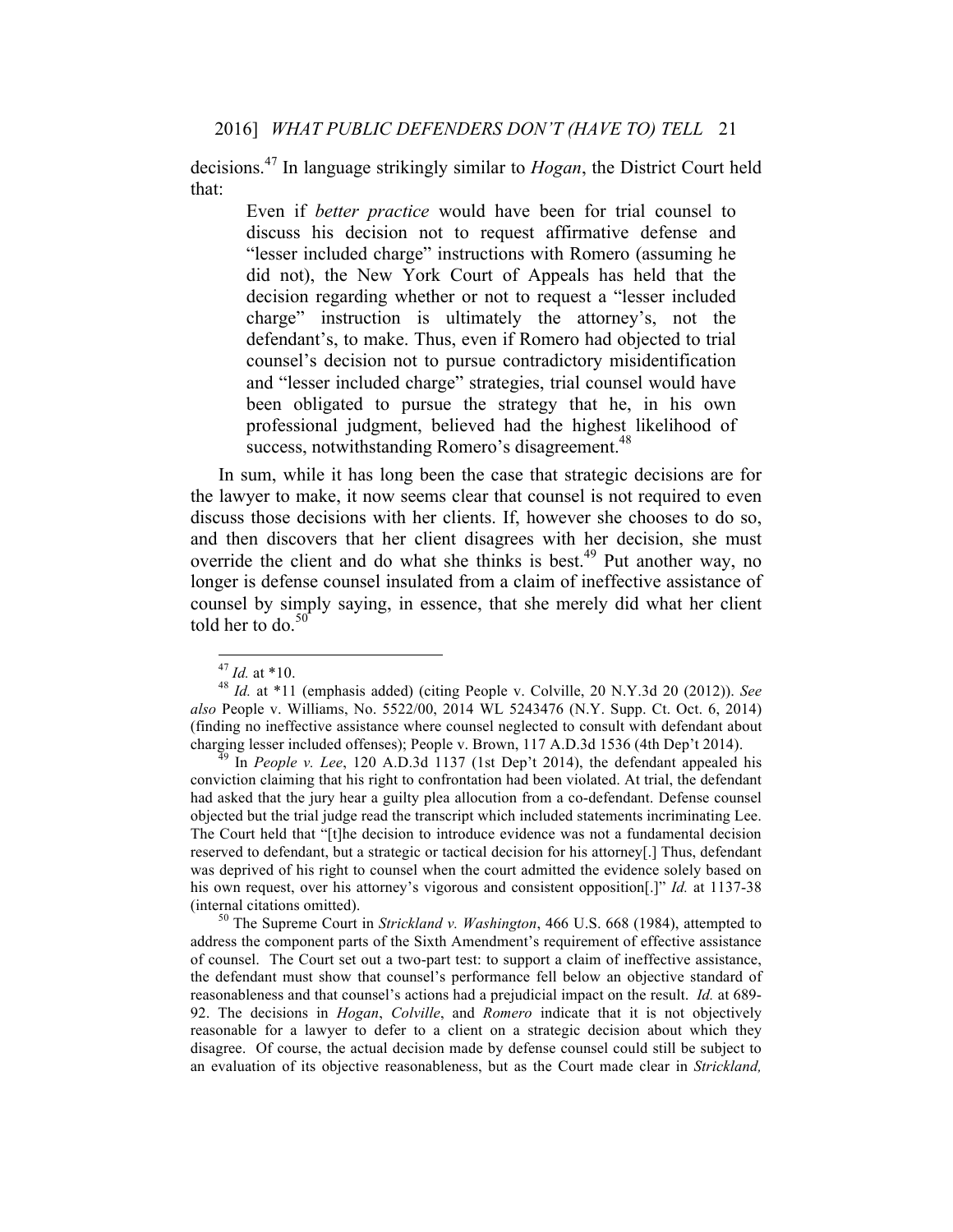#### II. THE CLIENT AS DECISION MAKER

Even as the Court is telling defense counsel to control the case and make the tactical decisions she deems best (even if in the face of the client's express disagreement), there is lurking along a parallel track another line of cases that suggest the opposite; that the lawyer can, or maybe even should, defer to the client's wishes even if she disagrees with the course of action the client desires or finds the defendant's choice to be devoid of any logic or merit.

In *People v. Henriquez*, the defendant, Michael Henriquez, approached a police officer and told him he had just killed his girlfriend.  $51$  Police officers went to Henriquez's apartment and found the victim dead from numerous gunshot wounds to the head.<sup>52</sup> Henriquez was taken to the precinct where he provided written and videotaped confessions.<sup>53</sup> He was subsequently charged with Murder in the Second Degree.<sup>54</sup>

After jury selection, Henriquez's appointed lawyer informed the trial judge of a conflict he had with his client:

Your Honor, there is something I want to put on the record. The defendant advised me this morning . . . he is directing me not to cross-examine any witnesses, not to object to any line of questioning, not to call  $-$  to go even further, not to approach the bench, not to participate in any bench conferences or side bars, not to have any defense in this case, not to call any witnesses, not to sum up, not to do anything. He has indicated to me he just wants me to sit here and do nothing.<sup>55</sup>

Defense counsel then asked to be relieved from representing Mr. Henriquez and requested that Henriquez represent himself.<sup>56</sup> Henriquez, however, stated, "I didn't ask to represent myself. You can't tell me I have to represent myself."<sup>57</sup> The trial judge affirmed Mr. Henriquez's statement and informed him that he did not have to self-represent and denied defense

 $\overline{a}$ 

<sup>&</sup>quot;strategic choices made after thorough investigation of law and facts . . . are virtually unchallengeable; and strategic choices made after less than complete investigation are reasonable precisely to the extent that reasonable professional judgments support the limitations on investigation." *Id.* at 690-91.<br>
<sup>51</sup> People v. Henriquez, 3 N.Y.3d 210, 211 (2004).<br>
<sup>52</sup> *Id.* at 212.<br>
<sup>53</sup> *Id.*<br>
<sup>54</sup> *Id.*<br>
<sup>55</sup> Respondent's Brief at 7, People v. Henriquez, 3 N.Y.3d 210 (2004) (No.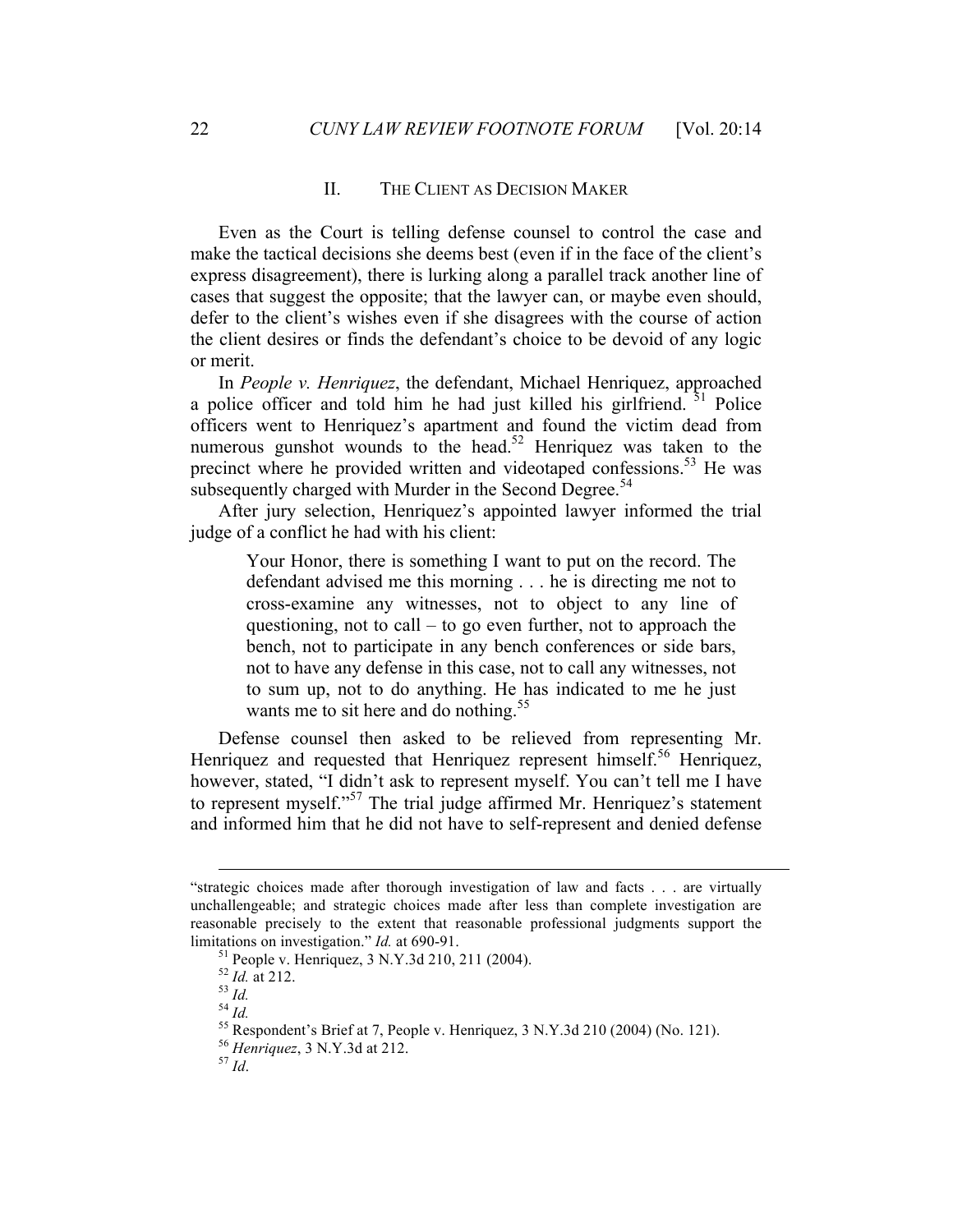counsel's application to withdraw from the case.<sup>58</sup>

The trial was filled with examples of defense counsel and the court deferring to the defendant on countless decisions and imbuing him with the power to control every aspect of the defense, including a multitude of strategic or tactical decisions.<sup>59</sup> During jury selection, when an issue arose concerning substitution of a juror, defense counsel informed the judge that the defendant would not permit him to provide any input to the court.<sup> $60$ </sup> Just prior to the first witness being called to testify, the trial judge informed the defendant that he could always change his mind and "permit" his attorney to participate in the trial.<sup>61</sup> During the trial, defense counsel objected to the testimony of a proposed prosecution witness because that person had been seated in the court during the testimony of earlier witnesses.<sup>62</sup> Rather than rule on the objection, the court raised concerns that the objection was made without the defendant's permission.<sup>63</sup> Counsel thereupon conferred with the defendant and withdrew the objection.<sup>64</sup> To make it abundantly clear who he thought controlled the defense case, the court at one point flat out told the defendant, "Mr. Henriquez, I am respecting your right to restrict your attorney in the way he defends you."<sup>65</sup>

The Court of Appeals upheld Henriquez's conviction, finding that he was not denied his right to a fair trial and that he waived his right to the effective assistance of counsel by refusing self-representation and then restricting his lawyer's participation.<sup>66</sup> Rather than engage in a critical discussion of the allocation of decision-making authority between lawyers and clients, *Jones v. Barnes*, the relevant ethical rules, and the objective reasonableness of counsel's behavior, the majority appears to have simply viewed the case as a malingering, obstreperous defendant who got his just desserts: "Defendant asserts that his constitutional right to a fair trial was

<sup>58</sup> *Id*. at 213. 59 Respondent's Brief, *supra* note 54, at 7 (explaining that defendant instructed counsel not to make an opening statement, not to cross-examine any witnesses, not to call any witnesses, not to make a closing statement, and not to object to any line of questioning).<br><sup>60</sup> *Id.* at 15-16; *see* People v. Colon, 90 N.Y.2d 824, 826 (1997) (stating that matters

concerning jury selection have long been considered strategic and for defense counsel to decide). "The selection of particular jurors falls within the category of tactical decisions entrusted to counsel, and defendants do not retain a personal veto power over counsel's exercise of professional judgments[.]" *Id*.; *see also* United States v. Boyd, 86 F.3d 719, 724 (7th Cir. 1996). <sup>61</sup> Respondent's Brief, *supra* note 54, at 14; *Henriquez*, 3 N.Y.3d at 213. 62 FED. R. EVID. <sup>615</sup> (sequestering witnesses so that they do not hear testimony of

other witnesses).<br>
<sup>63</sup> *Henriquez*, 3 N.Y.3d at 213.<br>
<sup>64</sup> *Id.* at 222.<br>
<sup>66</sup> *Id.* at 211, 217.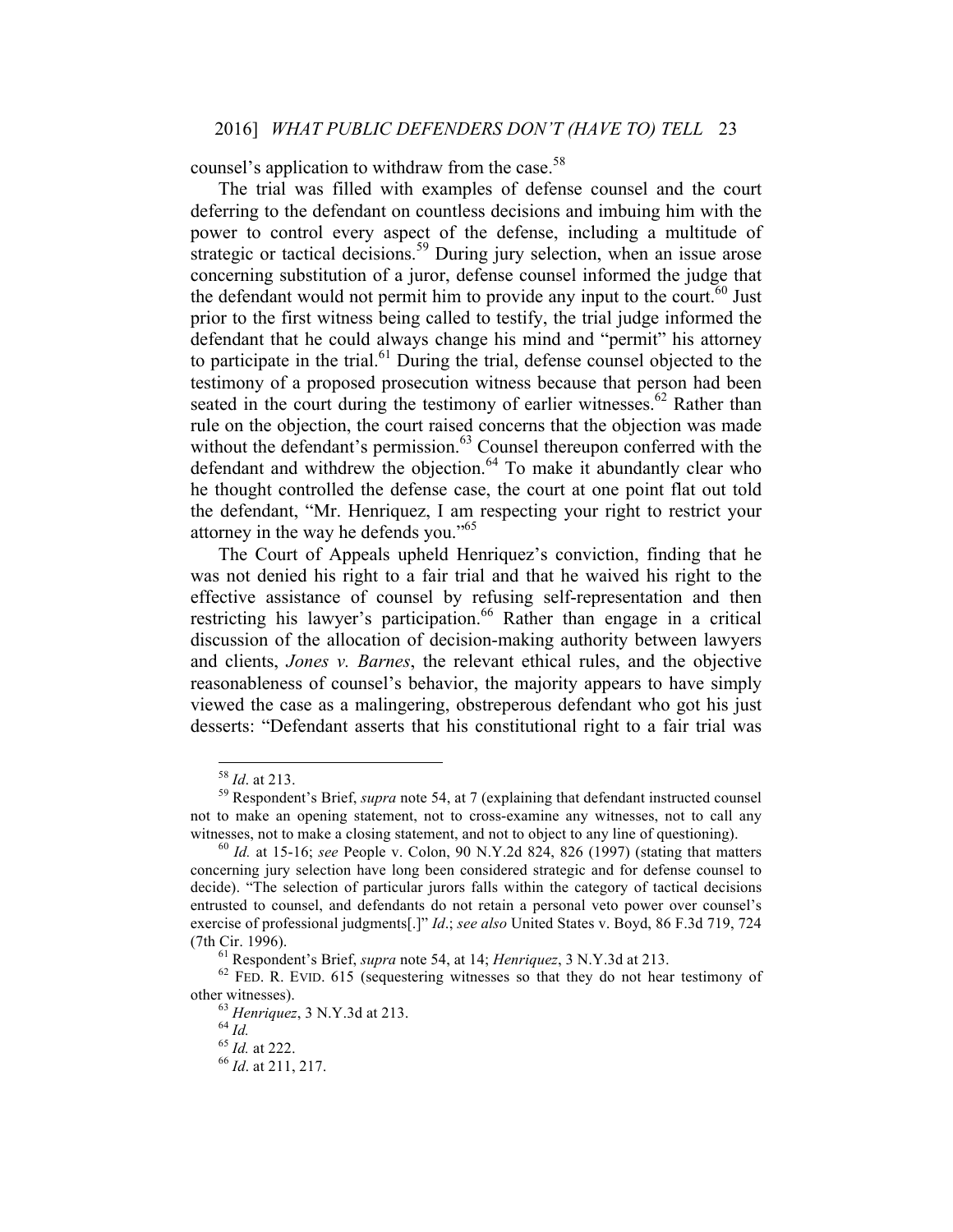violated because the trial court and defense counsel *respected his desire* to refrain from presenting a defense."67 While the Court writes of "respect" for the defendant, the opinion is devoid of any discussion of the thorny moral and ethical issues involved in the client autonomy versus lawyer paternalism aspect of the "who decides" debate. Rather, the decision reads more like the court's way of saying, "you made your bed and now you have to lie in it."

On the other hand, the lengthy dissent of Judge George Bundy Smith places the case entirely in the allocation-of-decision-making context: "The trial court and defense counsel did not adhere to the legal and professional standards regarding the allocation of decision-making authority between the accused and defense counsel."68

The dissent's tone of incredulity and repulsion is very apparent:

As a consequence of the trial court's and defense counsel's compliance with defendant's instructions . . . [d]efense counsel did not respond to the People's opening statement, did not make any objections, cross-examine the People's witnesses, make any oral motions at the close of the People's case, put on a case, make a closing statement or provide any input regarding proposed jury charges because defendant did not want him to. The trial court allowed defendant's instructions to control and allowed defense counsel not to do anything on defendant's behal $f^{69}$ 

The dissent's logic is straightforward. The defendant made it clear that he did not wish to represent himself and that he wanted a lawyer. "As such, defendant had the constitutional right to the effective assistance of counsel, $1^{70}$  and sitting idly by as your client goes down a path of selfdestruction cannot possibly be labeled as "effective" assistance. Judge Bundy Smith refers to counsel's "affirmative obligation"<sup>71</sup> to provide effective assistance. In other words, once Henriquez said he wanted a

<sup>&</sup>lt;sup>67</sup> *Id.* at 214 (emphasis added).<br><sup>68</sup> *Id.* at 217-18 (G.B. Smith, J., dissenting).<br><sup>69</sup> *Id.* at 222. The lawyer's failure to do anything calls to mind the remarks of defense attorney Brendan Sullivan when he was representing Oliver North in the Iran-Contra scandal in 1987. During the hearing in front of the Joint House-Senate Iran-Contra Committee, the Chair, Senator Daniel Inouye, admonished Sullivan for objecting to some of the questions put to his client and urged North to speak for himself. Sullivan famously responded, "Well, sir, I'm not a potted plant. I'm here as the lawyer. That's my job." Special to the New York Times, *Iran-Contra Hearings; Note of Braggadocio Resounds at Hearing*, N.Y. TIMES (July 10, 1987), http://www.nytimes.com/1987/07/10/world/irancontra-hearings-note-of-braggadocio-resounds-at-hearing.html. <sup>70</sup> *Henriquez*, 3 N.Y.3d at 225 (G.B. Smith, J., dissenting). <sup>71</sup> *Id*.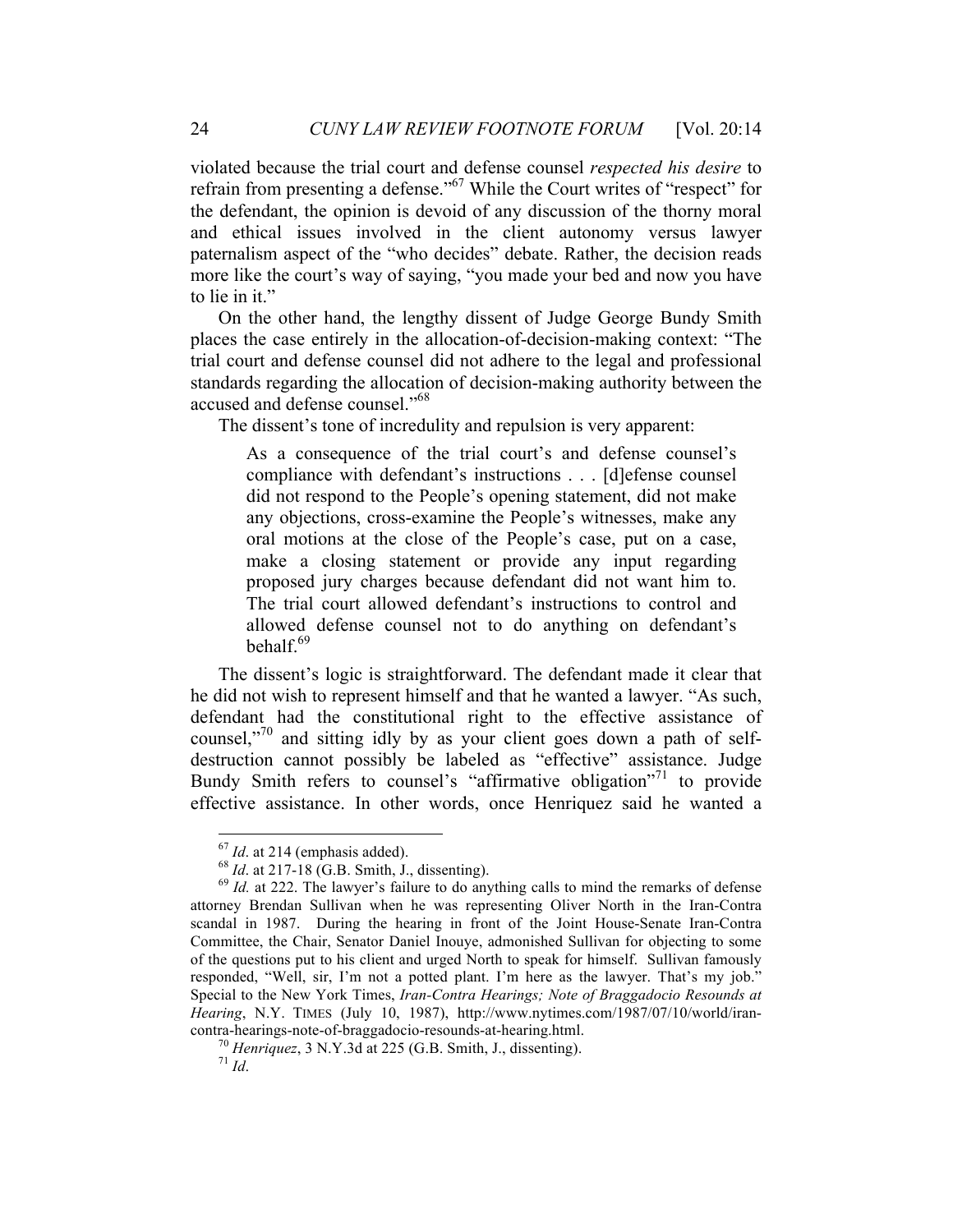lawyer, that lawyer had a constitutional duty to act, to make the strategic decisions he thought were best even if his client consistently and openly disagreed with those decisions.

The import of Judge Bundy Smith's reasoning should give pause to those lawyers who believe that the *Henriquez* trial was a travesty but consider themselves "client-centered" counselors who strive to vest their clients with autonomy and decision-making authority.<sup>72</sup> Judge Bundy Smith writes that the trial judge "mistakenly increased defendant's rights at trial[.]<sup>"73</sup> For support, he quotes Supreme Court Justice Harlan: "I believe a lawyer may properly make a tactical determination of how to run a trial even in the face of his client's incomprehension or even explicit disapproval."<sup>74</sup> Bundy Smith writes further that the majority's decision "grants defendant too much power over the trial," and suggests that if we go down this road it could "whittle away at the integrity of the trial process."<sup>75</sup>

Perhaps not surprisingly, Michael Henriquez subsequently moved pro se for a writ of habeas corpus alleging, *inter alia*, ineffective assistance of counsel.76 Magistrate Judge Kevin Fox, a former Public Defender, recommended that the writ be granted.<sup>77</sup> According to Judge Fox,

Henriquez made clear to the trial court that he did not wish to represent himself, but wanted to be represented by his trial

 <sup>72</sup> *See*, *e.g.*, Stephen Ellmann, *Lawyers and Clients*, 34 UCLA L. REV. 717, 720 (1987) ("Broadly we can say that client-centered practice takes the principle of client decisionmaking seriously, and derives from this premise the prescription that a central responsibility of the lawyer is to enable the client to exercise his right to choose."); Ann Shalleck, *Constructions of the Client Within Legal Education*, 45 STAN. L. REV. 1731, 1742-48 (1993); Robert D. Dinerstein, *Client-Centered Counseling: Reappraisal and Refinement*, 32 ARIZ. L. REV. 501 (1990).<br><sup>73</sup> *Henriquez*, 3 N.Y.3d at 228 (G.B. Smith, J., dissenting).<br><sup>74</sup> *Id.* at 226 (quoting Brookhart v. Janis, 384 U.S. 1, 8 (1966) (Harlan, J., concurring));

*see also* United States v. Chapman, 593 F.3d 365, 369 (4th Cir. 2010) ("The reasonableness of the tactical decision actually made by counsel is of course subject to challenge, but the decision is not unreasonable simply because the client expressed a contrary view."). The First Circuit put it even more affirmatively, noting that "counsel's decision not to abide by the wishes of his client has no necessary bearing on the question of professional competence; indeed, in some instances, listening to the client rather than to the dictates of professional judgment may itself constitute incompetence." United States v. McGill, 11 F.3d 223, 227 (1st Cir. 1993); *see also* People v. Holt, 21 N.E.3d 695 (Ill. 2014) (finding Sixth Amendment does not guarantee a defendant a lawyer who will support the defendant's position that he or she is competent to stand trial when counsel disagrees with that position).<br> $^{75}$  Henriquez, 3 N.Y.3d at 232 (G.B. Smith, J., dissenting).

<sup>&</sup>lt;sup>76</sup> Henriquez v. McGinnis, No. 05 Civ. 10893 (DLC) (KNF), 2007 BL 217379 (S.D.N.Y. Jan. 10, 2007) <sup>77</sup> *Id.* at \*16; *see also* Henriquez v. McGinnis*,* No. 05 Civ. 10893(DLC), 2007 WL

<sup>844672,</sup> at \*1 (S.D.N.Y. Mar. 19, 2007).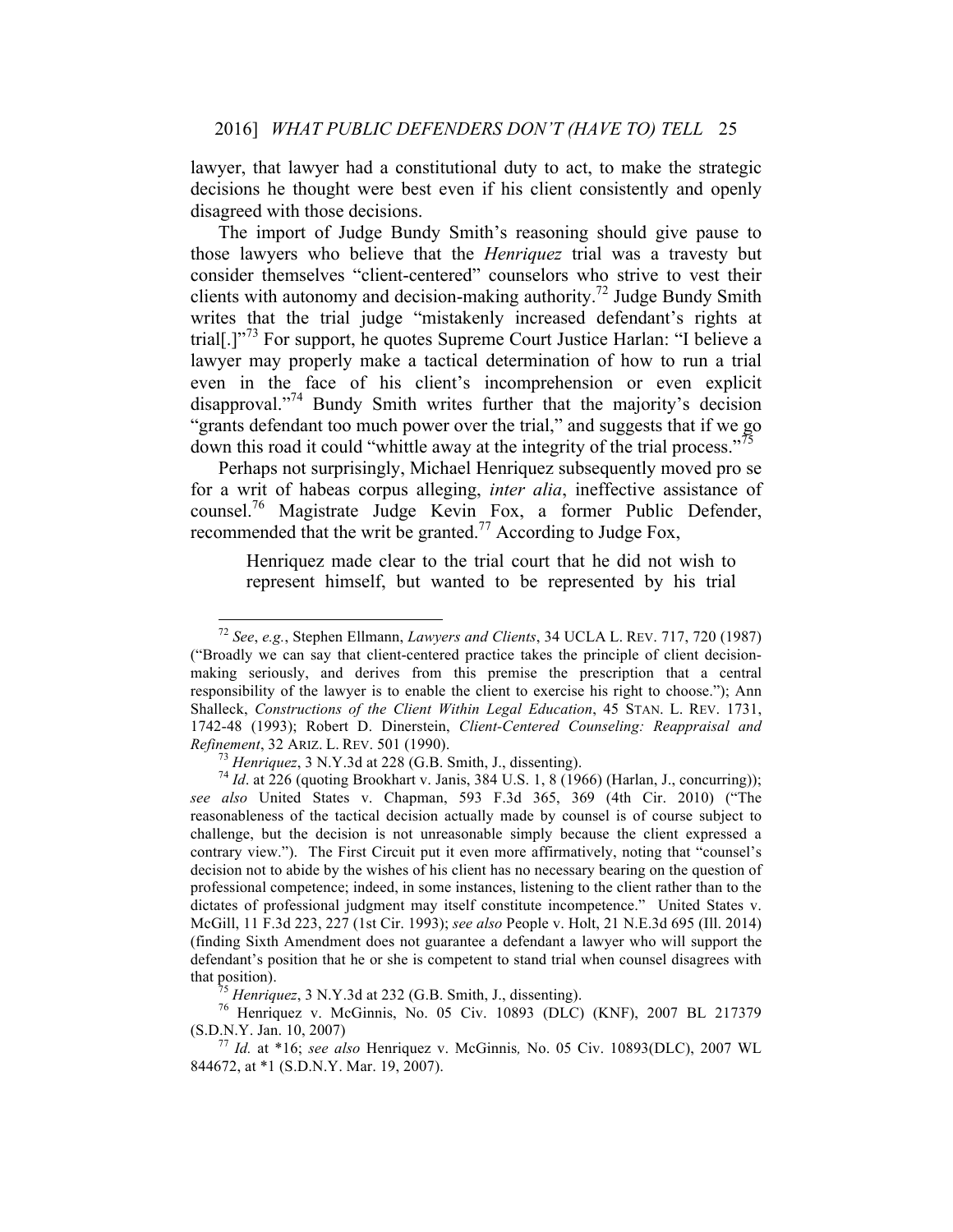counsel. . . . Once this fact was made known to the court and to . . . counsel, it should have been clear to them that acquiescing in Henriquez's demands that prevented his attorney from acting as an advocate at the trial proceedings, and exercising his independent professional judgment in the management of the defense was an error of constitutional magnitude.<sup>78</sup>

But revealing the ambiguous and unsettled nature of these issues, District Court Judge Denise Cote, a former prosecutor, rejected Magistrate Judge Fox's recommendation as to ineffective assistance.<sup>79</sup> Judge Cote's opinion is couched in terms of the defendant's right to do as he pleases: "Given that a defendant may waive altogether the right to assistance at trial from an attorney, and can of course choose to plead guilty and forego the right to a trial altogether, it takes no great leap to conclude that a defendant also has *the ultimate right* to instruct his attorney to present no defense on his behalf."<sup>80</sup> As with the majority decision in the Court of Appeals, the opinion speaks of the defendant's rights, but is hardly about respect for autonomy. Rather, it reeks of disdain for the defendant daring to complain after he got what he wanted.<sup>81</sup>

Although its facts are indeed unique, the *Henriquez* rationale has not proven to be sui generis. The suggestion continues to surface that allowing the accused to be the ultimate decision maker regarding tactics is somehow about respect for that defendant. The decision at issue in *People v. Cruz* was whether to pose a defense of complete innocence to Murder or to pursue defenses that might have led to a Manslaughter conviction.<sup>82</sup> Defense counsel deferred to the client's all-or-nothing defense and the appellate

<sup>&</sup>lt;sup>78</sup> *Henriquez*, 2007 BL 217379, at \*14.<br><sup>79</sup> *Henriquez*, 2007 WL 844672, at \*7.<br><sup>80</sup> *Id*. (emphasis added) ("[N]ot every failure to subject the prosecution's case to adversarial testing is a violation of the Sixth Amen

 $81$  Other jurisdictions have similarly held that a defendant cannot complain of ineffective assistance if counsel follows the client's even foolhardy request. In *United States v. Wellington*, 417 F.3d 284 (2d Cir. 2005), the defendant told his lawyer to stipulate to key facts and not to raise certain objections. Defense counsel told the court that "he did not necessarily agree with his client, but that defendant 'has given a lot of thought to this and I advised him, [and] he's the boss.'" *Id*. at 288. The Second Circuit observed that the strategy was "ill-advised and wholly ineffective," but there was no ineffective assistance since defense counsel followed the defendant's instructions. *Id*. *See also In re* Terrorist Bombings of U.S. Embassies in E. Africa, 552 F.3d 177 (2d Cir. 2008); Del Toro v. Quarterman, 498 F.3d 486, 491 (5th Cir. 2007) ("If, however, a client instructs his attorney not to hire an investigator or contact and interview witnesses, the client cannot later claim that the failure to do these things amounted to ineffective assistance."). <sup>82</sup> People v. Cruz, 88 A.D.3d 540 (1st Dep't 2011). For example, defense could have

pursued the affirmative defense of extreme emotional disturbance, or lack of homicidal intent. N.Y. PENAL LAW § 125.25(1)(a) (McKinney 2006).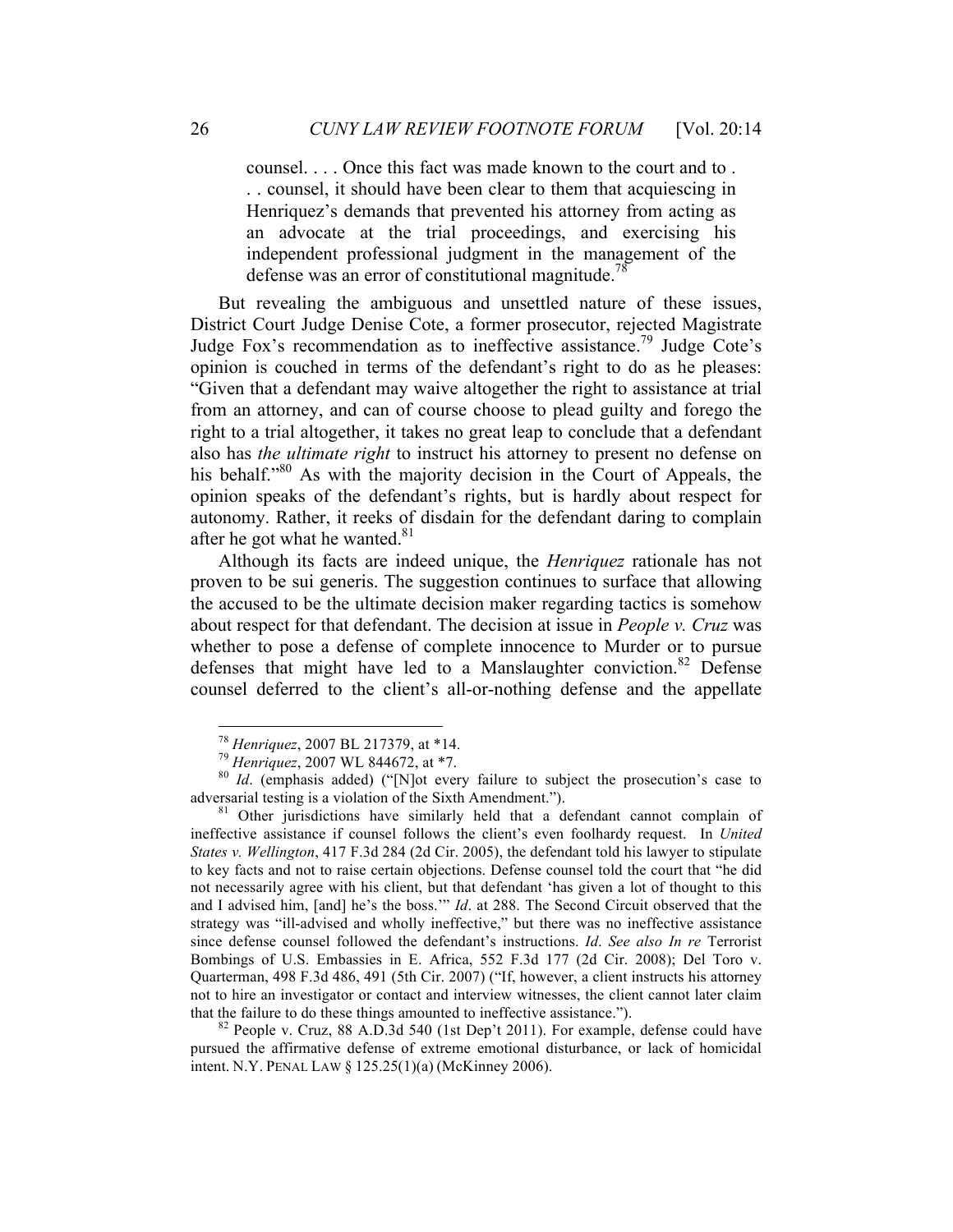court, in language similar to *Henriquez*, held that counsel "appropriately *respected* his client's desire."<sup>83</sup>

More recently, in *People v. Perry* the decision in question involved the accused's right to a 12-person jury.<sup>84</sup> During jury deliberations, Hurricane Sandy hit New York City and caused court to close. Several days later, the court contacted the jurors about continuing to serve and excused one juror who said he had to leave the country.

When trial resumed two days later, defense counsel objected to the discharge of the juror without her first having been consulted.<sup>85</sup> and informed the court that she told defendant "'a number of times that I do not think we should go forward with 11,' but defendant was 'extremely insistent,' was 'tired of this process,' and did 'not want to retry the case.'"<sup>86</sup> The trial judge confirmed that that was what the defendant wished to do, had the defendant and counsel sign waivers of the right to a 12-person jury, and proceeded with eleven jurors.

The Appellate Division observed that the court should have given defense counsel an opportunity to be heard before excusing the juror, but held that the defendant waived his right to a 12-person jury. $87$  While the court cited *Henriquez* for the proposition that the defendant "must accept the decision he knowingly, voluntarily and intelligently made,<sup>88</sup> it inexplicably made no reference to *Colville* and the line of cases holding that defense counsel must override the client on strategic decisions on which they disagree. For that matter, it is astonishing that the Court of Appeals, in its decision in *Colville* giving awesome decision-making power to the lawyer, did not even mention *Henriquez* and its paean to respect for the defendant's right to chart his own defense.

The most current incarnation of the decision-making authority conundrum is *People v. Clark*. <sup>89</sup> The defendant's assigned counsel advised the court that he had discussed with the defendant the possibility of presenting defenses of extreme emotional disturbance and/or justification in addition to the misidentification defense favored by the defendant, but added:

<sup>&</sup>lt;sup>83</sup> *Cruz*, 88 A.D.3d at 541 (emphasis added).<br><sup>84</sup> People v. Perry, 129 A.D.3d 576 (1st Dep't 2015), *leave to appeal denied*, 26<br>N.Y.3d 970 (2015). *See also* N.Y. CRIM. PROC. LAW § 270.05 (McKinney 1970).

<sup>&</sup>lt;sup>85</sup> Perry, 129 A.D.3d at 577; CRIM. PROC. § 270.35(2)(b).<br><sup>86</sup> Perry, 129 A.D.3d at 577.<br><sup>87</sup> *Id. Cf.* Commonwealth v. Simmons, 394 S.W.3d 903, 904 (Ky. 2013) (holding that the right to be tried by a 12-person jury guaranteed by the state constitution is a fundamental entitlement that could not be waived unilaterally by defense counsel).

<sup>&</sup>lt;sup>88</sup> *Perry*, 129 A.D.3d at 577 (quoting People v. Gajadhar, 9 N.Y.3d 438, 448 (2007)).<br><sup>89</sup> People v. Clark, 129 A.D.3d 1 (2d Dep't 2015), *leave to appeal granted*, 25 N.Y.3d

<sup>1174 (2015).</sup>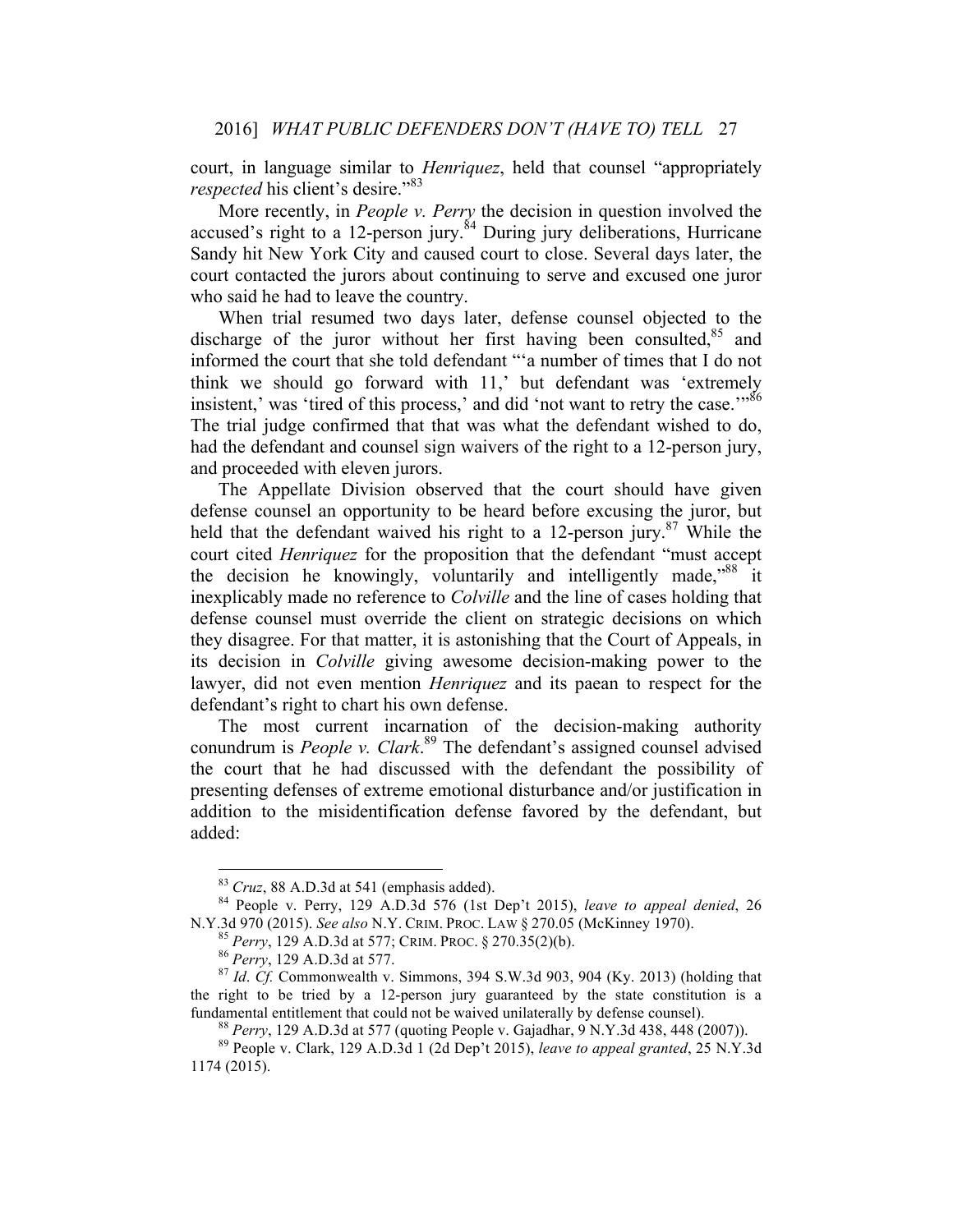I would need the defendant's permission to make such an argument. . . . [H]e said no way. I do not wish to have you indicate in any manner, shape or form as far as justification or diminished capacity on the murder two. Without his permission I've told him I cannot do it.  $90$ 

Even while it cited to *Colville* and recognized that matters of strategy, like whether to request lesser included offenses for the jury's consideration, are generally ceded to counsel, the Court stated that "a defendant unquestionably has the right to chart his own defense."<sup>91</sup> The Court further held that the decision to pursue a defense based solely on misidentification, and to affirmatively reject an alternate defense based on justification, involved a matter that was "personal" and "fundamental" to the defendant and "did not implicate a matter of trial strategy or tactics."<sup>92</sup> The Court reasoned that to require defense counsel in this case, over his client's objection, to undermine the defendant's assertion of innocence by the injection into the case of a factually and logically inconsistent defense would, under the circumstances presented, impermissibly compromise the defendant's personal rights. Therefore, there existed "a sound basis for leaving the choice of defense, whether affirmative or ordinary, with the defendant rather than his or her attorney."93

Although the Court stated that "it was not the role of his counsel to override [the defendant's] wishes," it still had to address the Court of

<sup>&</sup>lt;sup>90</sup> *Clark*, 129 A.D.3d at 6. **91** *Id.* at 11 (quoting People v. DeGina, 72 N.Y.2d 768, 776 (1988)). The dissent directly confronted the notion that the accused has a right to "chart his own defense." *Id.* at 47. "The proposition that defense counsel in this case properly refused to exercise his own professional judgment since the defendant had the right to chart his own defense, and that counsel could not override the defendant's wishes by advancing an inconsistent defense based on counsel's view of the evidence, is a novel interpretation of the scope of a defense

counsel's duty." *Id.* at 47 (Miller, J., dissenting).<br><sup>92</sup> *Id.* at 11 (majority opinion) (quoting People v. Colville, 20 N.Y.3d 20, 31 (2012);<br>People v. Petrovich, 87 N.Y.2d 961, 963 (1996)).

<sup>&</sup>lt;sup>93</sup> Id. at 14. The Court likened the situation at hand to that in *People v. Petrovich*, 87 N.Y.2d 961 (1996). In *Petrovich*, the trial court inquired whether the defendant wanted an instruction on the affirmative defense of extreme emotional disturbance, which, if successful, would reduce the murder counts to manslaughter. *Id.* at 962. Defense counsel responded affirmatively but the defendant disagreed. *Id.* Defense counsel insisted that he, not the defendant, should decide what instructions to request, but the trial court declined to charge the extreme emotional disturbance defense. *Id.* at 963*.* The defendant was convicted of murder and appealed, arguing that the trial court should have acted in accordance with his counsel's wishes. *Id.* at 962. The Court of Appeals affirmed the conviction, holding that "the decision whether to request submission of the affirmative defense of extreme emotional disturbance to the jury falls to defendant" as it was more in the nature of a fundamental decision than one that implicated trial strategy or tactics. *Id.* at 963.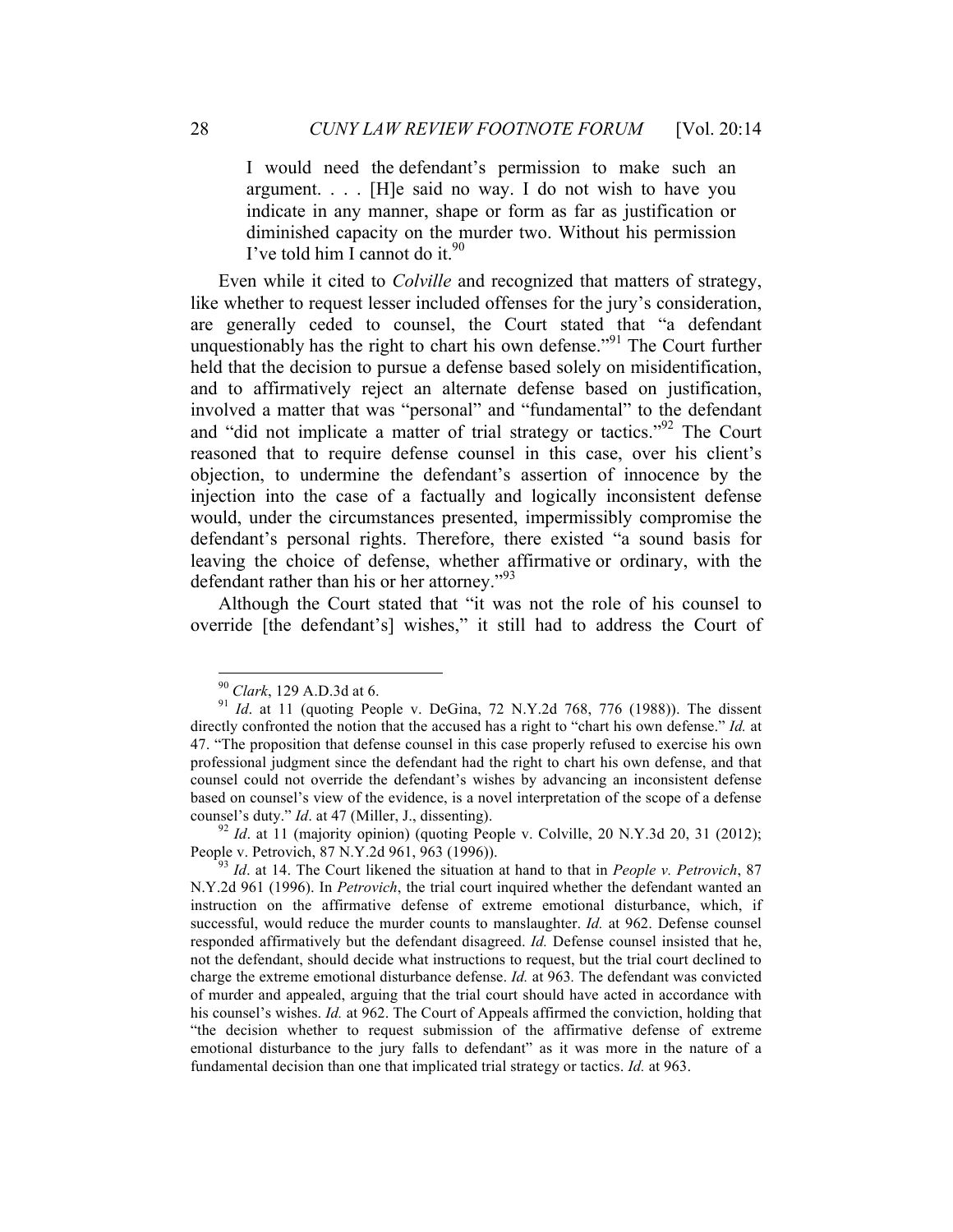Appeals's ruling in *Colville* to the contrary.<sup>94</sup> First, the Court questioned whether granting counsel ultimate authority regarding which lesser-included offenses to request necessarily also gave counsel final say over which defenses to present.<sup>95</sup> In other words, it appears the Court was clinging to the idea that the decision at issue in *Clark* was distinguishable from that in *Colville* and was more appropriately deemed to be a fundamental decision for the accused to make.<sup>96</sup> Additionally, the Court noted that Clark's trial took place two years before *Colville* was decided and counsel could not be deemed ineffective for failing to anticipate changes in the law.  $97$ 

If anything is clear it is that the current state of the law is ambiguous. Lawyers representing clients in criminal cases are left with no comprehensible guidance about when they must defer to or override their clients' requests.<sup>98</sup>

#### III. CHARTING A PATH FORWARD

Michael Henriquez and Prince Clark certainly in hindsight needed to be saved from themselves. Their lawyers did as they were told and both defendants were convicted of Murder. To many, the lawyers' abdication of decision-making responsibility was at best, wrongheaded, and at worst, cowardly and deplorable. And yet the dissent in both cases, arguing forcefully that defense counsel was ineffective for acceding to the client's wishes, is also controversial.

Many lawyers for indigent defendants ascribe to a version of clientcentered lawyering that seeks to imbue clients with agency, authority and autonomy.<sup>99</sup> Those advocates fear that if lawyers exercise the tightfisted control over the case advocated in the *Henriquez* and *Clark* dissents, they are in effect subjugating their clients, overwhelmingly people of color, in much the same way as have a variety of governmental agencies. More specifically, Judge Bundy Smith's admonition that the trial judge "mistakenly increased defendant's rights" and "grant[ed] defendant too much power," conjures up concerns of paternalism and of lawyers running roughshod over their clients.<sup>100</sup> Contrast that language and the message it

<sup>&</sup>lt;sup>94</sup> *Clark*, 129 A.D.3d at 14.<br><sup>95</sup> *Id.* 96 *See id.* 96 *See id.* 97 *Id.* (citing People v. Lewis, 102 A.D.3d 505, 506 (1st Dep't 2013); People v. Abner, 101 A.D.3d 1628, 1629 (4th Dep't 2012)).

<sup>&</sup>lt;sup>98</sup> New York's highest court granted leave in *Clark* and will hopefully take the opportunity to fashion a clear rule and clarify the critical question of who ultimately decides what in a criminal case. People v. Clark, 25 N.Y.3d 1174 (2015).<br><sup>99</sup> See Dinerstein, *supra* note 71; *see also* Ellmann, *supra* note 71.<br><sup>100</sup> People v. Henriquez, 3 N.Y.3d 201, 228, 232 (G.B. Smith, J., dissent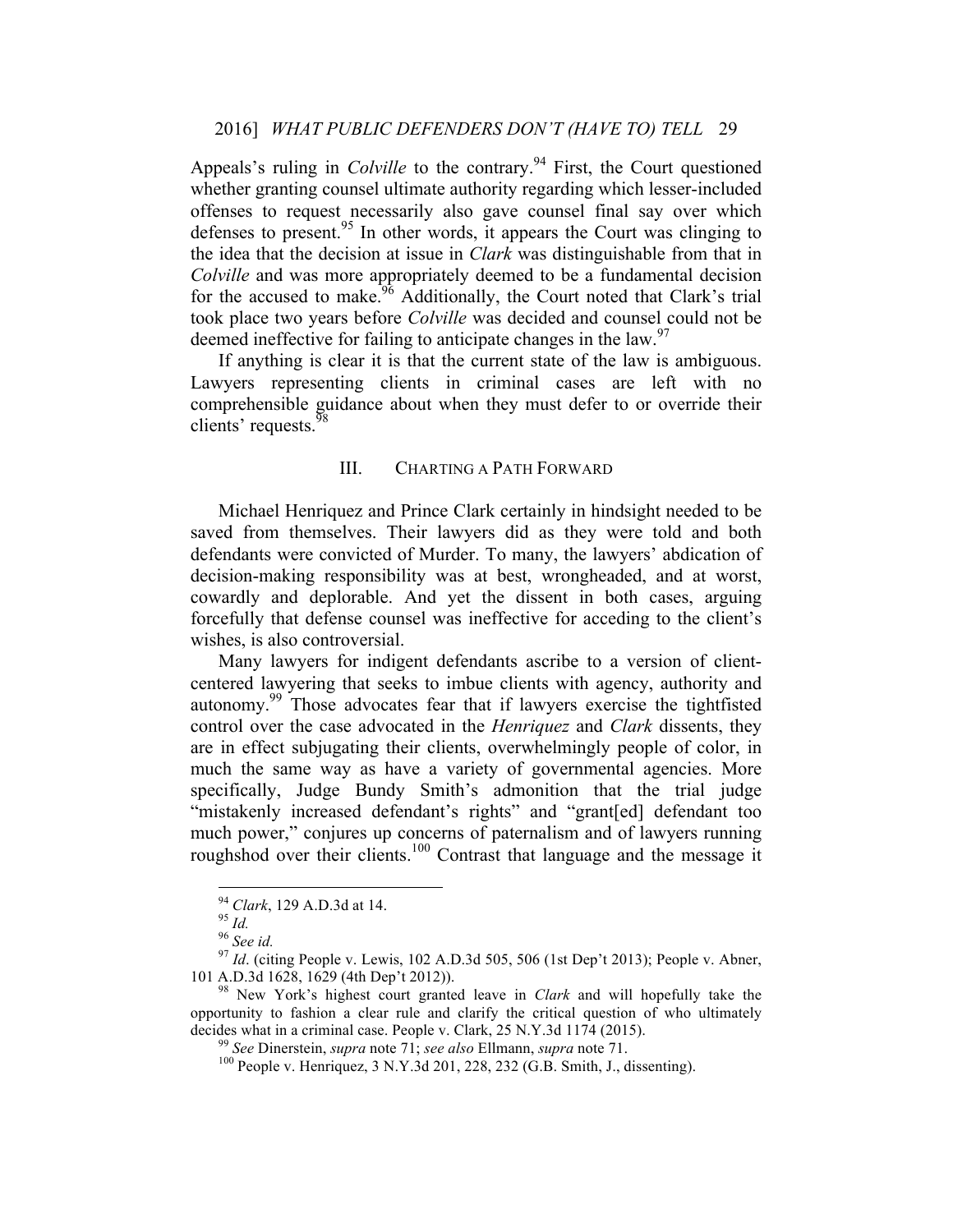conveys with the equally blunt call for client autonomy from the dissent in *Colville*: "Because a defendant has the most to lose in a criminal proceeding (i.e., freedom), reason dictates that the defendant shall control his/her own destiny and have the ultimate authority regarding choices he/she makes (even if against the advice of counsel)." $^{101}$  On a very fundamental level, the defendant bears the consequences of a conviction; the defendant, not the lawyer, serves the jail or prison time imposed after conviction and faces a host of collateral consequences.<sup>102</sup>

Calls for defense counsel to be the ultimate decision maker also seem at odds with the longstanding judicial expectation that the defendant at the time of sentencing (and when eligible for parole) will accept full responsibility for his or her actions.<sup>103</sup> Shouldn't it then follow that the accused has responsibility for his or her trial?

The "who decides" analysis must also factor into the equation what kind of defense counsel we are imagining. When a client disagrees with his privately retained counsel, he is free to hire another attorney to do his bidding.<sup>104</sup> The majority of criminal defendants, however, are unable to afford counsel.<sup>105</sup> In cases where counsel is appointed by the government, the client is not entitled to replace one lawyer with another,  $106$  so the

<sup>101</sup> People v. Colville, 20 N.Y.3d 20, 35 (Jones, J., dissenting). <sup>102</sup> *See generally* Sandra G. Mayson, *Collateral Consequences and the Preventive State*, 91 NOTRE DAME L. REV. 301 (2015); INVISIBLE PUNISHMENT: THE COLLATERAL CONSEQUENCES OF MASS IMPRISONMENT (Marc Mauer & Meda Chesney-Lind eds., 2002) [hereinafter INVISIBLE PUNISHMENT]. <sup>103</sup> *See* Mark W. Bennett & Ira P. Robbins, *Last Words: A Survey and Analysis of* 

*Federal Judges' Views on Allocution in Sentencing*, 65 ALA. L. REV. 735, 739 (2013). Federal judges responding to a survey included "genuine remorse" and "acknowledgment of and sincere apology to the victims" among the characteristics of defendants' allocutions that most impressed them, *id.* at 752, and advised defense attorneys to encourage their clients to "accept responsibility" for their actions, *id.* at 753. *See also* Kimberly A. Thomas, *Beyond Mitigation: Towards a Theory of Allocution*, 75 FORDHAM L. REV. 2641 (2007).<br><sup>104</sup> This freedom of choice is not absolute. A judge may refuse to permit the defendant

to replace counsel if the judge views the switch as a dilatory tactic. *See*, *e.g.*, United States v. Gallop, 838 F.2d 105, 108 (4th Cir. 1988), *cert. denied*, 487 U.S. 1211 (1988) ("Such right must not obstruct orderly judicial procedure[.]"); *see also* United States v. Panzardi Alvarez, 816 F.2d 813, 815 (1st Cir. 1987). <sup>105</sup> *See, e.g.*, STEVEN K. SMITH & CAROL J. DEFRANCES., BUREAU OF JUSTICE

STATISTICS, U.S. DEP'T OF JUSTICE, INDIGENT DEFENSE 1 (1996), https://www.bjs.gov/content/pub/pdf/id.pdf [https://perma.cc/QBW3-EVPA] ("In 1992, about 80% of defendants charged with felonies in the Nation's 75 largest counties relied on a public defender or on assigned counsel for legal representation.").<br><sup>106</sup> The oft-repeated phrase is that a poor person is entitled to a lawyer but not one of

his or her choosing. *See*, *e.g.*, People v. Sawyer, 57 N.Y.2d 12, 16 (1982) ("You may make your choice. One, represent yourself. Two be represented by the Public Defender. You have no other choice." (quoting the trial judge)); United States v. Pina, 844 F.2d 1, 6 (1st Cir. 1988) ("Appellant apparently fails to understand that there is no absolute right to a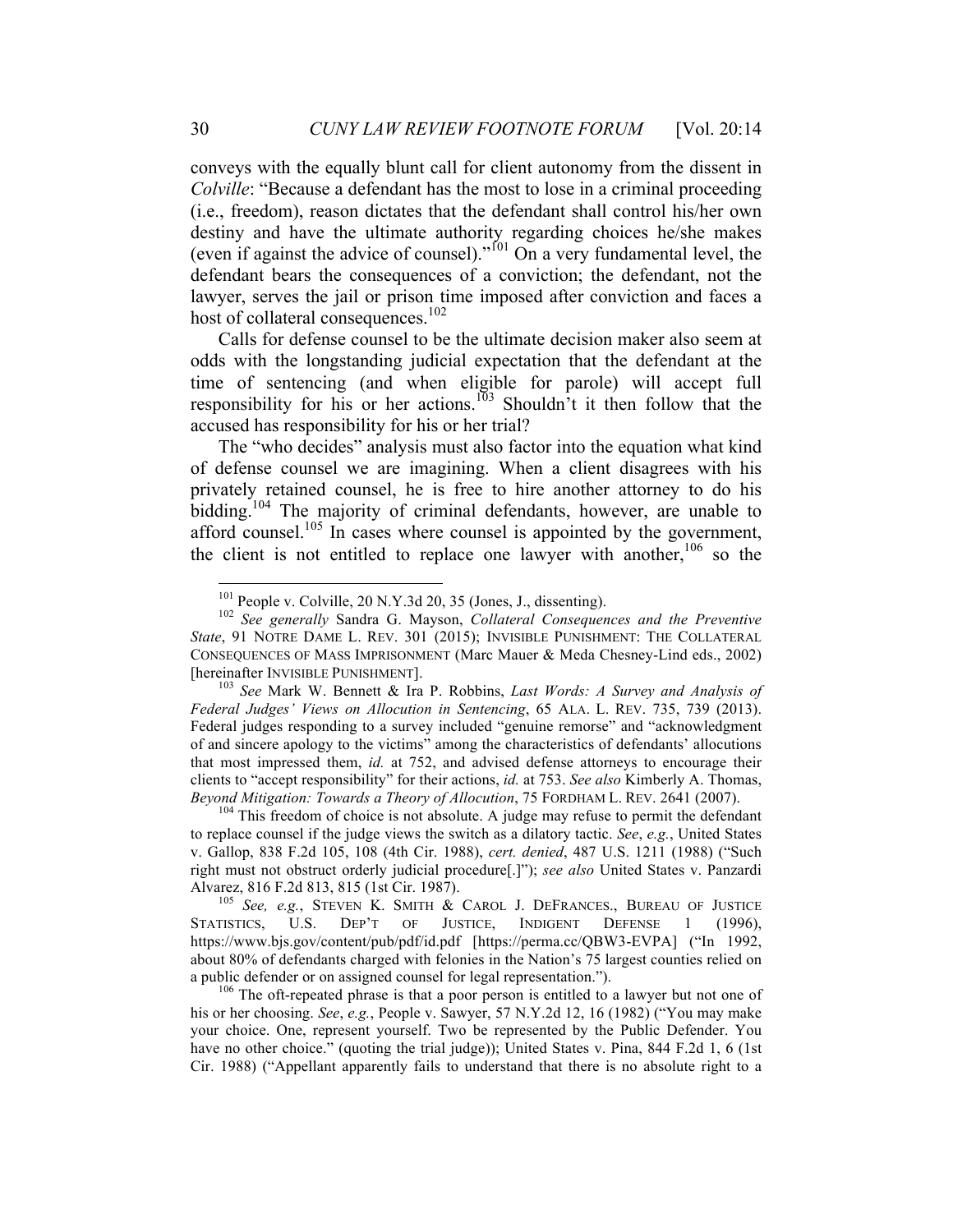allocation of decision-making authority becomes of paramount importance.

A poor defendant has two preliminary choices – eschew a lawyer and opt for self-representation,<sup>107</sup> or accept his or her constitutional right to a government supplied lawyer.<sup>108</sup> Courts have made abundantly clear that there is no such thing as hybrid representation.<sup>109</sup> If, for example, the client files a motion that the lawyer declined to file, the court is under no obligation to read it because the accused has opted to have a lawyer.<sup>110</sup> As the New York Court of Appeals stated, a defendant who chooses to defend through counsel cannot, as of right, make motions, file a supplemental brief on appeal, sum up before a jury, "or otherwise participate personally in the proceedings[.]"<sup>111</sup> In other words, if the accused accepts what he or she is constitutionally entitled to, he cedes control over substantial and critical aspects of his defense.

There is also the well-documented seemingly intractable crisis in indigent defense characterized by lawyers with too many clients and too few resources.112 How much attention can typical Public Defenders pay to

985 F. Supp. 440, 441 (S.D.N.Y. 1998); People v. Rodriguez, 95 N.Y.2d 497, 500 (2000).<br><sup>110</sup> *Rodriguez*, 95 N.Y.2d at 500.<br><sup>111</sup> *Id.* at 501 (citations omitted). *But see* People v. Delgado, 281 A.D.2d 556, 556 (2d

Dep't 2001) (noting there may be some situations where an unjustified refusal to entertain a meritorious pro se motion would constitute an abuse of discretion). <sup>112</sup> *See* Duncan v. State, 791 N.W.2d 713 (Mich. 2010); *see also* Hurell-Harring v.

State, 15 N.Y.3d 8, 20-24 (2010); AM. BAR ASS'N., *GIDEON* UNDONE: THE CRISIS IN INDIGENT DEFENSE FUNDING (1982), http://www.americanbar.org/content/dam/aba/administrative/legal\_aid\_indigent\_defendant s/downloads/indigentdefense/gideonundone.authcheckdam.pdf [https://perma.cc/NME6- SM8X]; COMM'N ON THE FUTURE OF INDIGENT DEF. SERVS., FINAL REPORT TO THE CHIEF JUDGE OF THE STATE OF NEW YORK 34 (2006), http://www.nycourts.gov/ip/indigentdefense-

counsel of one's own choice; while a defendant may not be forced to proceed to trial with an incompetent or unprepared counsel, the court has no obligation to appoint a lawyer outside the public defender's office simply because a defendant believes all lawyers from that office are incompetent.").<br><sup>107</sup> Faretta v. California, 422 U.S. 806, 817 (1975).<br><sup>108</sup> Gideon v. Wainwright, 372 U.S. 335, 338 (1963) (guaranteeing indigent defendants

the right to counsel in felony cases); Argersinger v. Hamlin, 407 U.S. 25, 33 (1972) (extending *Gideon*'s reach to all cases where the accused faced the possibility of incarceration). <sup>109</sup> McKaskle v. Wiggins, 465 U.S. 168, 179 (1984); *see also* United States v. Muyet,

commission/IndigentDefenseCommission\_report06.pdf [https://perma.cc/S64G-67TN] ("The crisis in indigent representation in this state is a well documented fact. The time for action is now."); JOEL M. SCHUMM, STANDING COMM. ON LEGAL AID & INDIGENT DEFENDANTS, AM. BAR ASS'N, NATIONAL INDIGENT DEFENSE REFORM: THE SOLUTION IS MULTIFACETED (2012),

http://www.americanbar.org/content/dam/aba/publications/books/ls\_sclaid\_def\_national\_in digent defense reform.authcheckdam.pdf [https://perma.cc/232D-3H7Z]; Cara H. Drinan,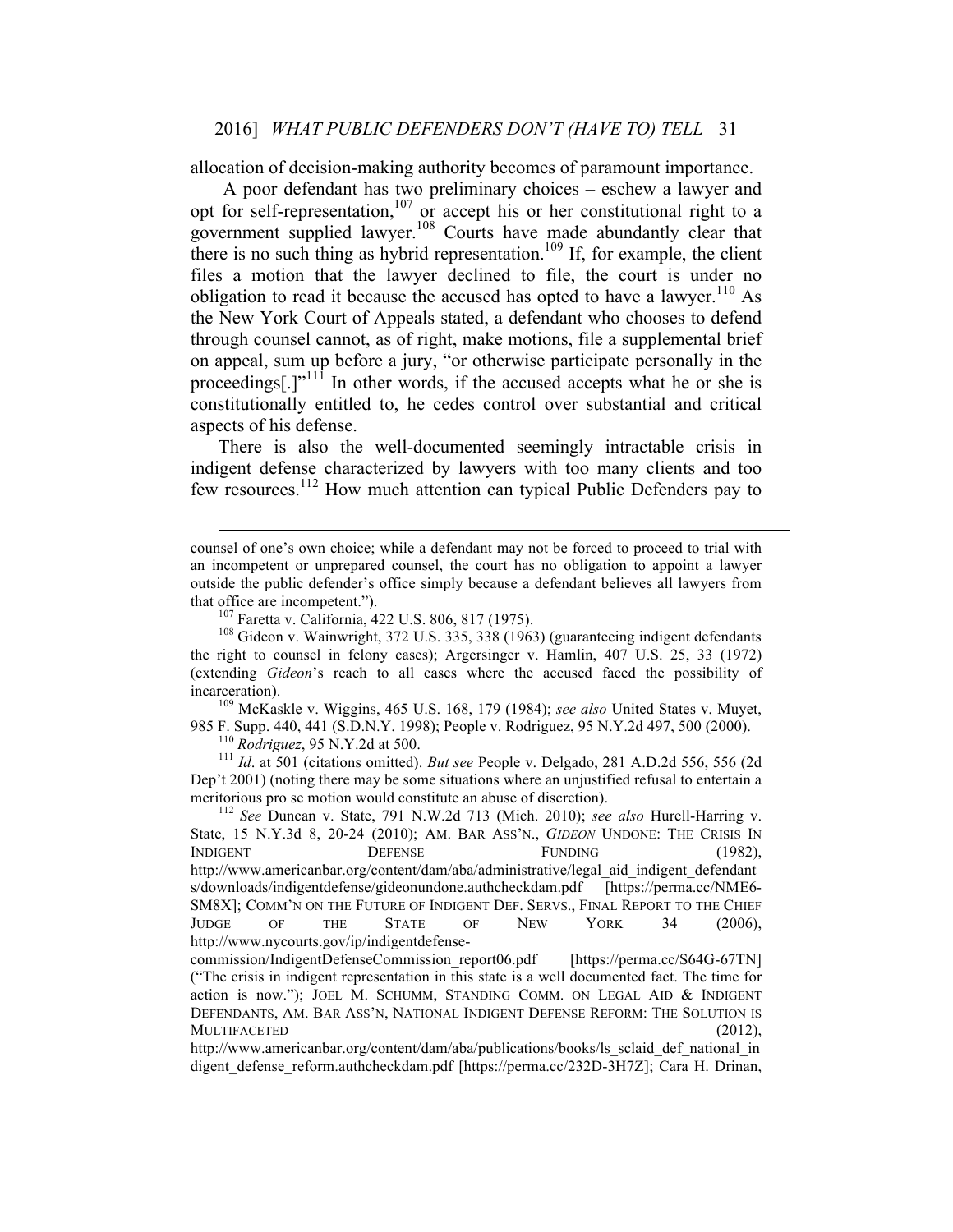each client to inform their decision making?

Further, most Public Defenders don't look like their clients or come from similar backgrounds.<sup>113</sup> How should differences between lawyers and clients with respect to race, ethnicity, language, etc., affect who gets to make which decisions?<sup>114</sup> The well-documented lack of trust between indigent defendants and their lawyers is exacerbated by the institutional nature of the provision of defense lawyers for the poor – anyone in the defendants' shoes would question the loyalty of a lawyer supplied to them for free by the very government that is prosecuting them.<sup>115</sup>

The decisions that vest power with defense counsel and mandate that she overrule her clients when they disagree elide the impact that will likely have on the attorney/client relationship going forward. While it is true that the Supreme Court decided that the accused has no right to a "meaningful relationship" with counsel,  $116$  that is not a reason to ignore the effect on the

*Language Difference*, 54 UCLA L. REV. 999, 1007-31 (2007) (discussing lawyering across language barriers); Michelle S. Jacobs, *People From the Footnotes: The Missing Element in Client-Centered Counseling*, 27 GOLDEN GATE U. L. REV. 345, 374 (1997) (discussing how attorney-client relationships are impacted by race, gender, and culture); Shani M. King, *Race, Identity, and Professional Responsibility: Why Legal Services Organizations Need African American Staff Attorneys*, 18 CORNELL J.L. & PUB. POL'Y 1 (2008) (addressing the impact of race in building attorney-client relationships); Paul R. Tremblay, *Interviewing and Counseling Across Cultures: Heuristics and Biases*, 9 CLINICAL L. REV. 373, 387-403 (2002); Kenneth P. Troccoli, *"I Want a Black Lawyer to Represent Me": Addressing a Black Defendant's Concerns With Being Assigned a White Court-Appointed Lawyer*, 20 LAW & INEQ. 1, 17-26 (2002).<br><sup>115</sup> *See* Steven Zeidman, *Sacrificial Lambs or the Chosen Few?: The Impact of Student* 

*Defenders on the Rights of the Accused*, 62 BROOK. L. REV. 853, 890-91 (1996) (describing factors related to client distrust of institutional indigent criminal defense attorneys); *see also* Gary Goodpaster, *The Adversary System, Advocacy, and Effective Assistance of Counsel in Criminal Cases*, 14 N.Y.U. REV. L. & SOC. CHANGE 59, 74 (1986) ("[D]efendants often do not trust defense counsel, particularly when the attorneys are public defenders or court appointees.").<br><sup>116</sup> *See generally* Morris v. Slappy, 461 U.S. 1 (1983); *see also* Siers v. Ryan, 773 F.

2d 37, 44 (3d Cir. 1985) (noting that indigent defendants have no right to any special rapport or even confidence in their court-appointed counsel).

 $\overline{a}$ 

*The Third Generation of Indigent Defense Litigation*, 33 N.Y.U. REV. L. & SOC. CHANGE 427, 427 (2009) ("For years, scholars have documented the national crisis in indigent defense and its many tragic implications, and yet the crisis persists."); Mary Sue Backus & Paul Marcus, *The Right to Counsel in Criminal Cases, A National Crisis*, 57 HASTINGS L.J.

<sup>1031 (2006).</sup> <sup>113</sup> *See*, *e.g.*, Kate Weisburd, *Prosecutors Hide, Defendants Seek: The Erosion of*  Brady *Through the Defendant Due Diligence Rule*, 60 UCLA L. REV. 138, 173 (2012) (footnote omitted) ("Perceived and real differences in race and socioeconomic status also affect communication between clients and their lawyers. The criminal justice system disproportionately impacts poor people of color, whereas lawyers are disproportionately white and less likely to be poor.").<br><sup>114</sup> *See, e.g.*, Muneer I. Ahmad, *Interpreting Communities: Lawyering Across*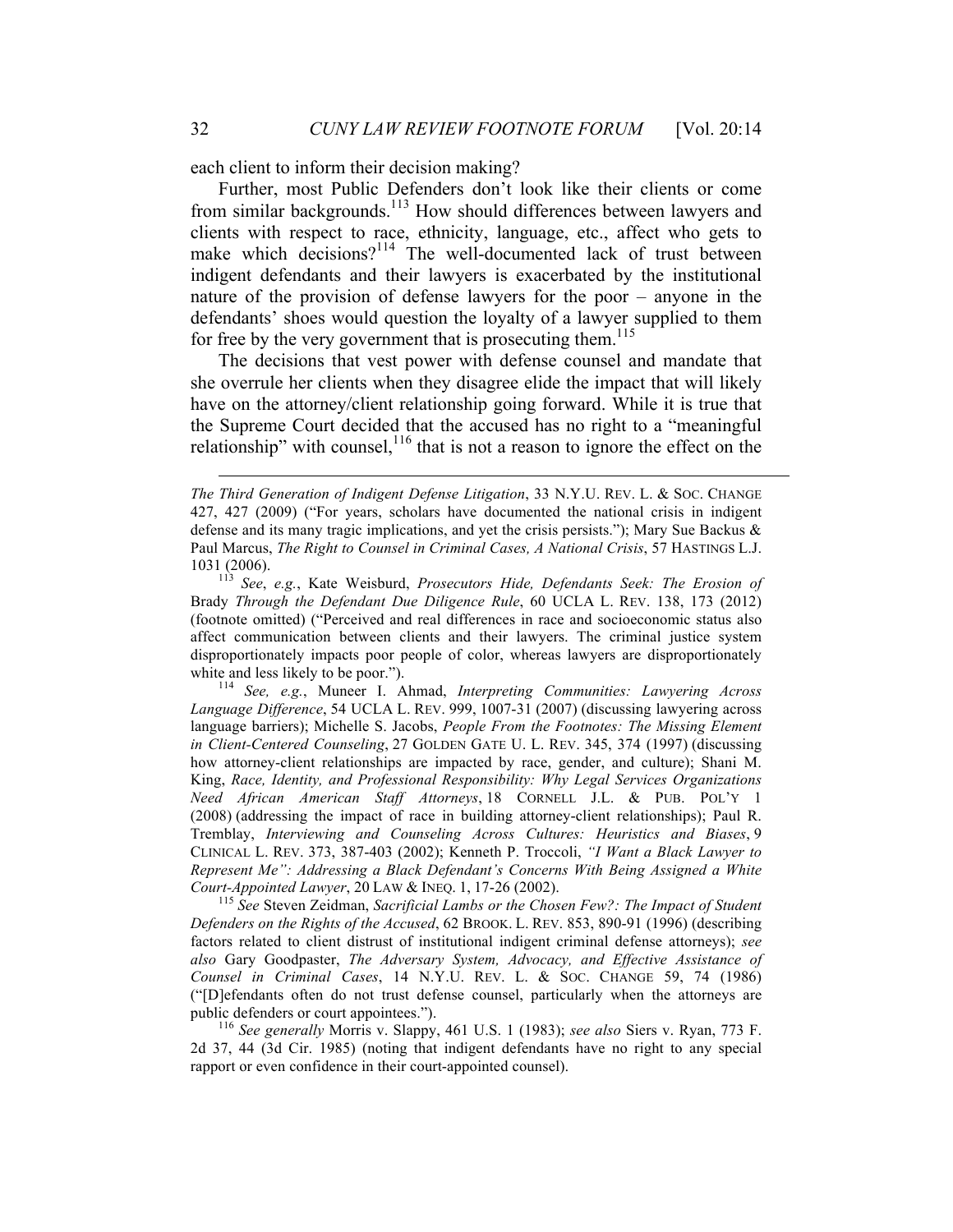accused and on the quality of the representation that results from lawyers overruling their own clients.

It is hard to imagine being in prison and thinking every day that it would have turned out differently if only the lawyer did what I asked. But it is also hard to imagine being in prison and thinking every day that it would have turned out differently if only I listened to my lawyer. Is the lawyer ultimately just a mouthpiece? Isn't it too easy for defense lawyers to absolve themselves of difficult decisions by simply falling back on a mantra of, "Well, it was his choice," instead of accepting the heavy burden and responsibility of making crucial decisions? And if the adage is true that "[the] person who represents himself has a fool for a client,"<sup>117</sup> then isn't giving the accused decision-making power just a variation on that theme? Is someone likely filled with anxiety, fear, frustration, anger and misery (and typically lacking in legal training) in the best position to make his or her best legal decisions? In many cases, the accused's current predicament is the result of bad choices he has made. Is it wise or "client-centered" for him to now be entrusted with decision-making authority of such importance?<sup>118</sup>

Coming full circle to the most recent decision from New York's highest court – who should decide whether to testify in the Grand Jury?<sup>119</sup> If we adhere to the fundamental versus strategic decision dichotomy, why distinguish between testifying at trial (fundamental) and in the Grand Jury (strategic)? What about testifying at the sentencing phase of a capital case,<sup>120</sup> or at a competency,<sup>121</sup> parole violation,<sup>122</sup> or suppression

 <sup>117</sup> Marshall H. Tanick & Phillip J. Trobaugh, *Lincoln's Minnesota Legacy*, BENCH & B. MINN., Feb. 2009, at 1, 4, http://www2.mnbar.org/benchandbar/2009/feb09/lincoln.html [https://perma.cc/Q9A9-HBTD] (quoting Letter from Abraham Lincoln to Isham Reavis (Nov. 5, 1855)).  $118$  Scholars have posited a number of rationales for and against giving the accused

greater decision-making authority. *See generally* Rodney J. Uphoff & Peter B. Wood, *The Allocation of Decisionmaking Between Defense Counsel and Criminal Defendant: An Empirical Study of Attorney-Client Decisionmaking*, 47 U. KAN. L. REV. 1 (1998); *see also* Erica J. Hashimoto, *Resurrecting Autonomy: The Criminal Defendant's Right to Control the Case*, 90 B.U. L. REV. 1147 (2010); Christopher Johnson, *The Law's Hard Choice: Self-Inflicted Injustice or Lawyer-Inflicted Indignity*, 93 KY. L.J. 39 (2004); Robert E. Toone, *The Incoherence of Defendant Autonomy*, 83 N.C. L. REV. 621 (2005); H. Richard Uviller, *Calling the Shots: The Allocation of Choice Between the Accused and Counsel in the Defense of a Criminal Case*, 52 RUTGERS L. REV. 719 (2000); Kimberly Helene Zelnick, *In* Gideon*'s Shadow: The Loss of Defendant Autonomy and the Growing Scope of Attorney Discretion*, 30 AM. J. CRIM. L. 363 (2003).<br><sup>119</sup> *See generally* People v. Hogan, 26 N.Y.3d 779 (2016).<br><sup>120</sup> *See generally* Canaan v. McBride, 395 F.3d 376 (7th Cir. 2005) (finding failure to

advise the defendant of his right to testify in the penalty phase proceeding of a capital murder case was ineffective assistance).<br><sup>121</sup> *See generally* United States v. Gillenwater, 717 F.3d 1070 (9th Cir. 2013) (finding

the defendant has a constitutional right to testify at a pretrial competency hearing that only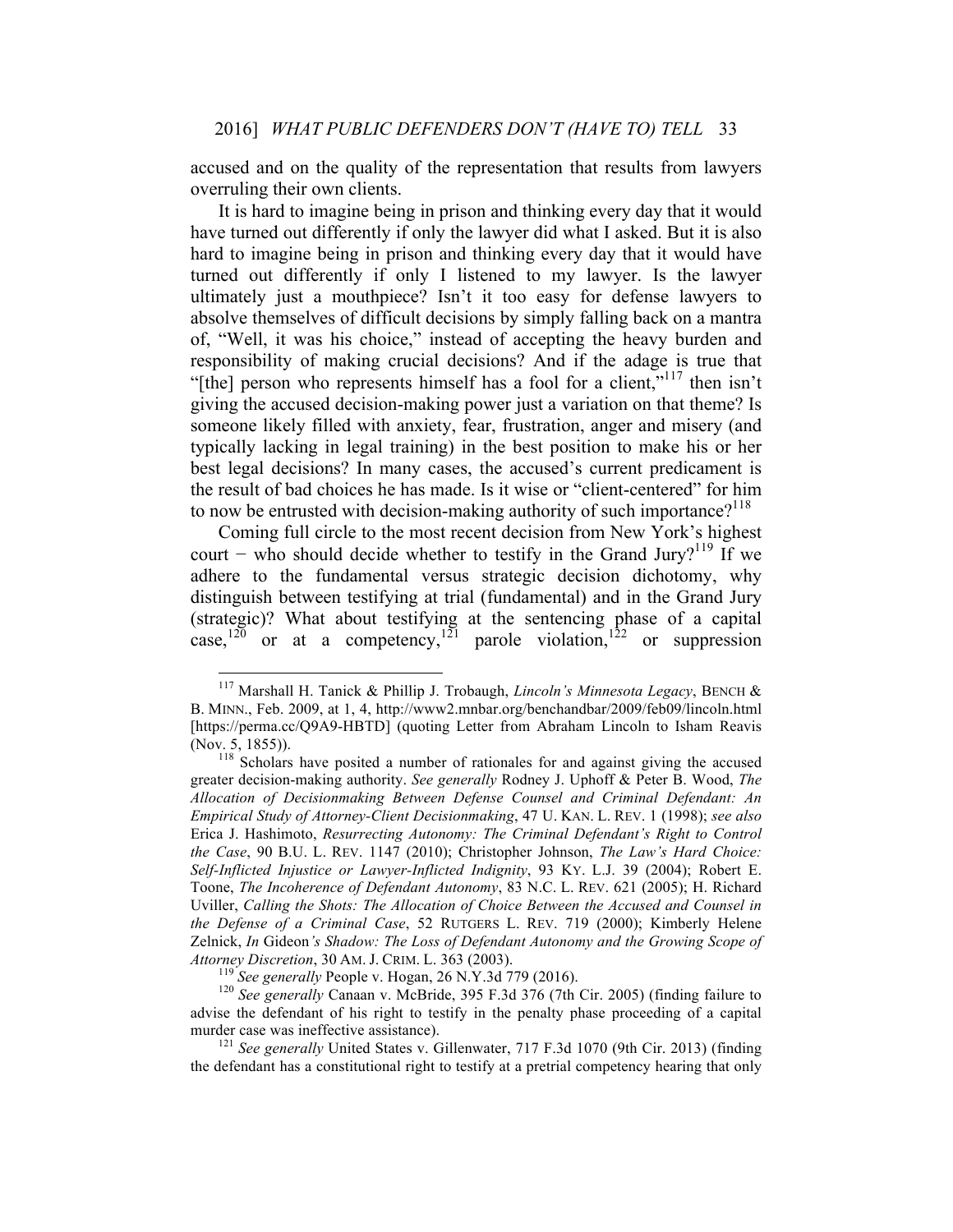hearing?123

The decision whether to testify at trial was not always deemed fundamental and for the accused to make. There is no right to testify in the explicit text of the Constitution. However, in *Rock v. Arkansas*<sup>124</sup>the Supreme Court found that the right to testify "has sources in several provisions of the Constitution<sup>[1], 125</sup> including the Due Process Clause of the Fifth and Fourteenth Amendments and the Compulsory Process Clause of the Sixth Amendment.<sup>126</sup> Other courts observed that the right to testify is an inherent analog of the Fifth Amendment's protection against compelled testimony. $127$ 

*Rock*, however, did not address whether the decision to testify at trial was for the accused or counsel ultimately to make. The court in *Wright v. Estelle*<sup>128</sup> wrestled with that very question and in a per curiam decision held that defense counsel had ultimate decision-making authority. The court saw the decision as one about strategy and strongly believed that defense counsel was far better equipped to make the best choice for the client:

The question here is twofold: who is in a better position to judge trial strategy and who is in a better position to ensure the best interests of the defendant. This court's history is filled with the recognition of the value of an attorney. No one could seriously contend that a defendant is in a better position to dictate trial strategy than his attorney.<sup>129</sup>

As for client autonomy, the court believed that defense counsel had a responsibility to protect the defendant from his bad choices:

An attorney is not necessarily ineffective if he determines not to

 $\overline{a}$ 

<sup>124</sup> Rock v. Arkansas, 483 U.S. 44 (1987).<br><sup>125</sup> *Id.* at 51.<br><sup>126</sup> *Id.* at 51-52.<br><sup>127</sup> *See, e.g.*, United States v. Bifield, 702 F.2d 342, 349 (2d Cir. 1983).<br><sup>128</sup> Wright v. Estelle, 572 F.2d 1071 (5th Cir. 1978).<br><sup></sup> "Trial attorneys are professional artisans working in a highly competitive arena that requires all the skills which education, training, and experience have given them. . . . A defendant has a right to necessary surgery, but he does not have the right to require the surgeon to perform an operation contrary to accepted medical practice." *Id*.

she or he can waive); *see also* United States v. Schlueter, 276 F. App'x 81, 84 (2d Cir. 2008) ("For present purposes, we may assume without deciding that [defendant's] right to testify at his competency hearing is tantamount to his right to testify at trial.").

<sup>&</sup>lt;sup>122</sup> See generally Morrissey v. Brewer, 408 U.S. 471 (1972).<br><sup>123</sup> See Hemingway v. Henderson, 754 F. Supp. 296, 302 (E.D.N.Y. 1991) ("If a strategic decision by defense counsel not to seek to suppress a confession may constitute a waiver of the claim [because in counsel's control], it would seem to follow that a strategic decision not to call the defendant as a witness at a suppression hearing, even when not made in full consultation with the defendant, should have a similar effect.").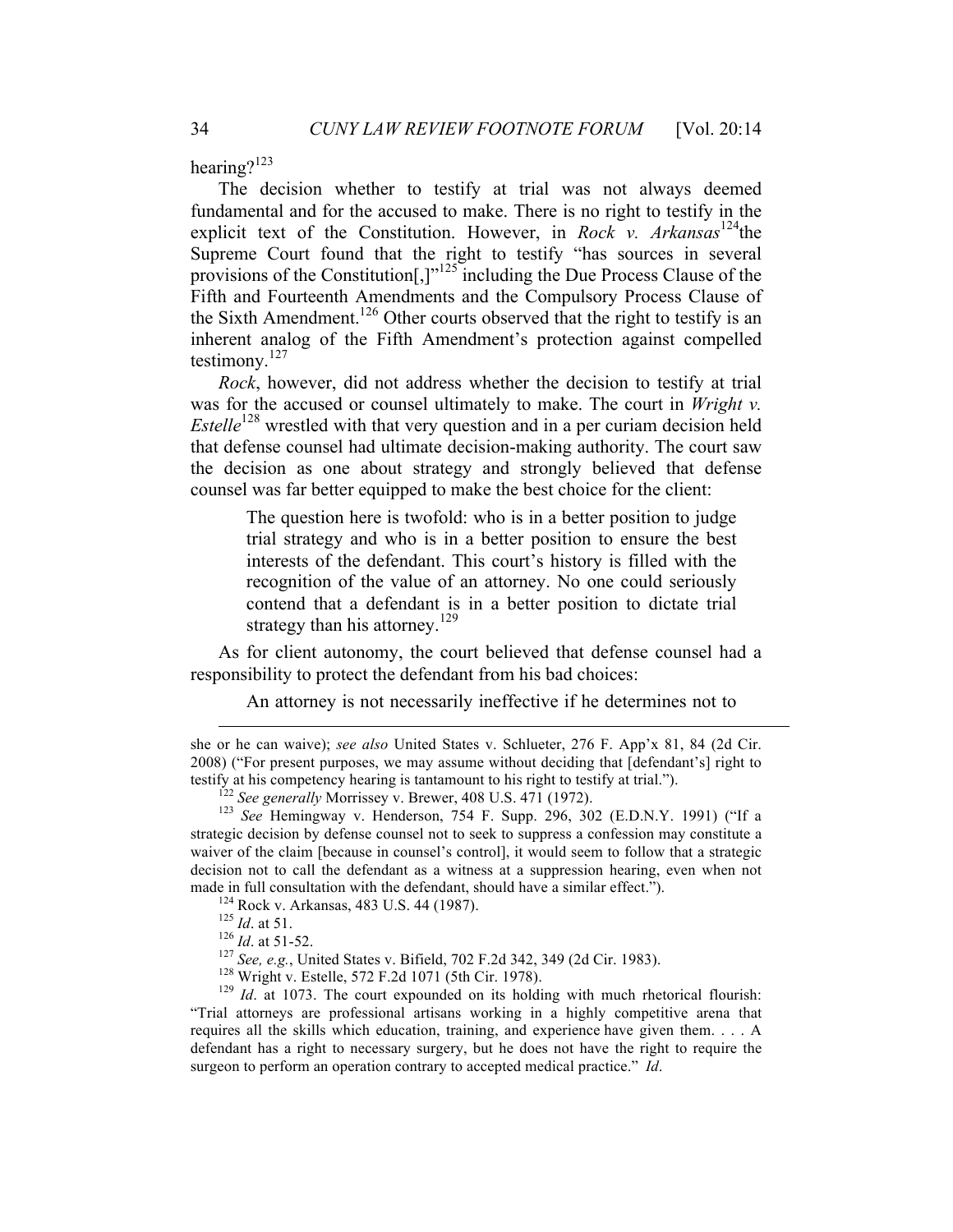allow his client to testify, even though he should give great deference to a defendant's desire to testify, however, we are here concerned with constitutional requirements and there is no constitutional requirement that a court-appointed attorney must walk his client to the electric chair.<sup>130</sup>

Judge Godbold's dissent was equally poetic and vigorous. He observed that many defendants might just believe that they have the capacity to persuade the jury, or that

without regard to impact upon the jury, his desire to tell "his side" in a public forum may be of overriding importance to him. Indeed, in some circumstances the defendant, without regard to the risks, may wish to speak from the stand, over the head of judge and jury, to a larger audience.<sup>131</sup>

Autonomy played a central part in Judge Godbold's analysis. Rather than grant defense counsel the power to override the client in the name of protecting the client's best interests, Judge Godbold wrote that the "wisdom or unwisdom of the defendant's choice does not diminish his right to make it. The lawyer's authority is vindicated when he advises his client."<sup>132</sup>

The majority and dissenting opinions in *Wright* serve well to frame the issue. For the majority, the lawyer, with his or her special training and experience, is the better trial tactician and knows how to achieve the best result for the client.<sup>133</sup> For the dissent, the client's desire to testify, even if

<sup>&</sup>lt;sup>130</sup> *Id.* at 1073-74.<br><sup>131</sup> *Id.* at 1078 (Godbold, J., dissenting). Judge Godbold's view on the subject seems to be powerfully heartfelt: "Indeed, our history is replete with trials of defendants who faced the court, determined to speak before their fate was pronounced: Socrates, who condemned Athenian justice heedless of the cup of hemlock; Charles I, who challenged the jurisdiction of the Cromwellians over a divine monarch; Susan B. Anthony, who argued for the female ballot; and Sacco and Vanzetti, who revealed the flaws of their tribunal. To deny a defendant the right to tell his story from the stand dehumanizes the administration of justice. I cannot accept a decision that allows a jury to condemn to death or imprisonment a

defendant who desires to speak, without ever having heard the sound of his voice." *Id*. <sup>132</sup> *Id*. at 1079. Even more pointedly, he wrote that the attorney's role was not to "muzzle" the client. *Id.* at 1078.

<sup>&</sup>lt;sup>133</sup> Courts have proffered other reasons besides lawyer expertise for vesting defense counsel with decision-making authority over virtually all decisions designated as strategic. Some courts focus on the adversarial system and the overarching concern for a fair trial. *See, e.g.*, United States v. Burke, 257 F.3d 1321, 1323 (11th Cir. 2001) ("The sound functioning of the adversarial system is critical to the American system of criminal justice. We intend to defend it."). Still other courts highlight the need for judicial efficiency. *See, e.g.*, Gonzalez v. United States, 553 U.S. 242 (2008) (giving defense counsel control of trial management is a practical necessity); Taylor v. Illinois, 484 U.S. 400, 418 (1988) ("The adversary process could not function effectively if every tactical decision required client approval.").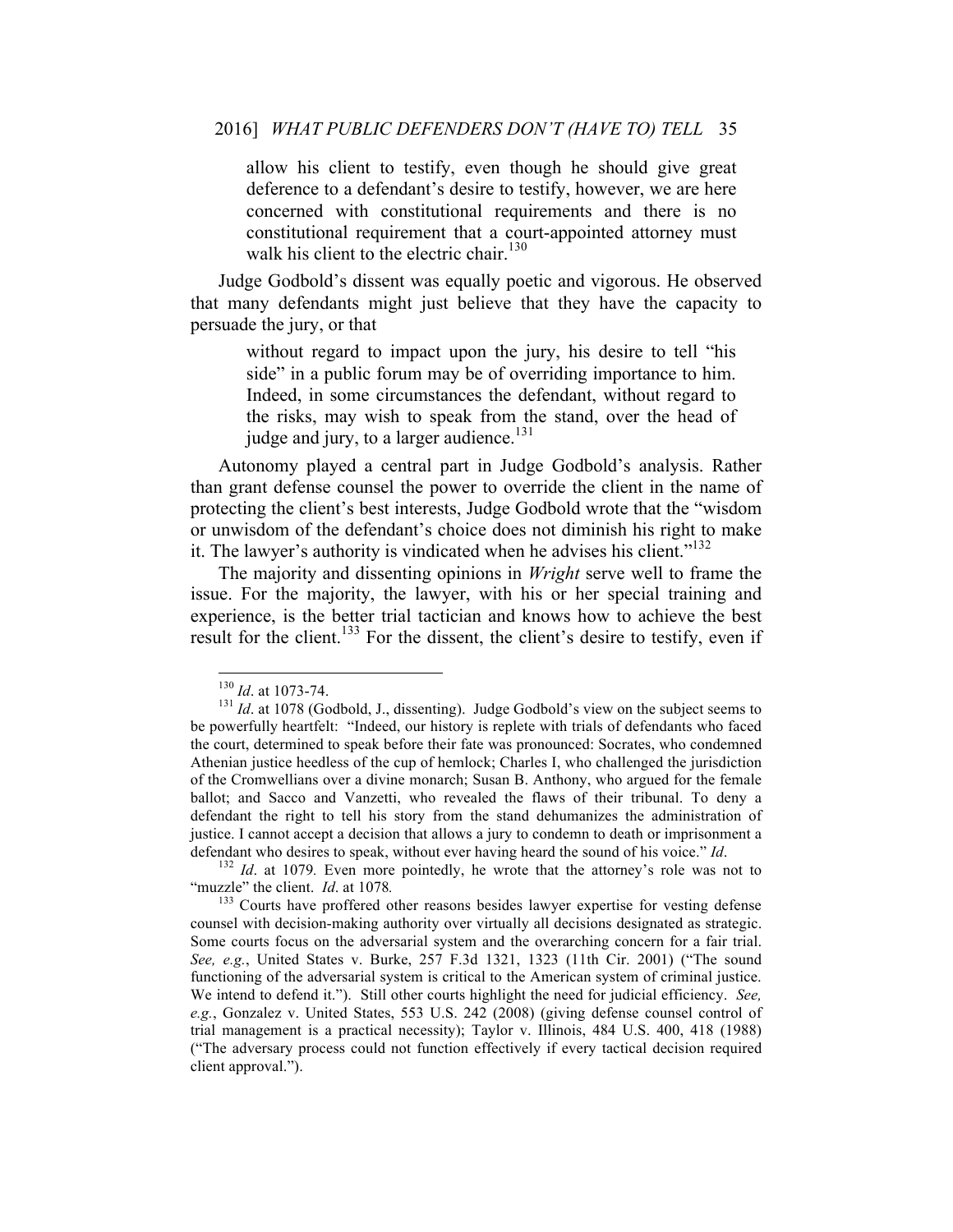seemingly unwise, must be respected in the interests of personal dignity and autonomy.

Ultimately, Judge Godbold's position prevailed and every circuit that has since addressed the issue has deemed the right to testify at trial to be a fundamental, personal right that only the accused may waive.<sup>134</sup> As the 11th Circuit held in *United States v. Teague*, "When an individual stands accused of criminal conduct, the choice to tell his side of the story has ramifications far beyond the mere immediate goal of obtaining an acquittal. It is, after all, the *defendant's* day in court."<sup>135</sup>

Why don't those same principles and rationales apply to the accused's Grand Jury testimony? Why is there nary a word in the Court of Appeals's opinion in *Hogan* of the client autonomy issues hotly debated regarding the right to testify at trial? The decision simply notes that the right to testify in the Grand Jury is statutory (as opposed to the constitutional right to testify at trial), $^{136}$  parrots the usual language about fundamental versus strategic decisions,  $137$  and then states that a lawyer's expertise is required because of the potential negative consequences that flow from the defendant's Grand Jury testimony.<sup>138</sup>

<sup>&</sup>lt;sup>134</sup> *See, e.g., Jordan v. Hargett, 34 F.3d 310 (5th Cir. 1994); see also United States v. Ortiz, 82 F.3d 1066 (D.C. Cir. 1996); United States v. Joelson, 7 F.3d 174 (9th Cir. 1993).* 

<sup>&</sup>lt;sup>135</sup> United States v. Teague, 953 F.2d 1525, 1533 (11th Cir. 1992) (emphasis in original). However, the ruling giving the accused the power to decide whether to testify was not unanimous: "I understand and agree that a defendant must personally decide how he will plead to the charges against him, whether he will waive trial by jury, and whether he will appeal. But these decisions are not about trial tactics; they are materially different. These decisions determine whether there is to be a fight and who will judge the fight's outcome. But, once the client decides that there is to be a fight and that he wishes to be represented by a lawyer, I agree with those judges who say that defense counsel need not defer to the client's desires on how the fight is to be waged." *Id*. at 1536 (Edmondson, J., concurring). Judge Edmondson also drew a distinction between the requirements of the ethical rules that vest with the client the right to make this decision and the requirements of effective assistance of counsel, noting that ethical guidelines might serve other purposes rather than obtaining an acquittal. *Id.* In his view, those other purposes "complicate[] too much an already complex question of what is effective representation." *Id.* at 1537.<br><sup>136</sup> People v. Smith, 665 87 N.Y.2d 715, 719 (1996) (holding that the right to testify in

the Grand Jury is not a constitutional right).<br><sup>137</sup> People v. Hogan, 26 N.Y.3d 779, 786 (2016) ("It is well established that a

defendant, having accepted the assistance of counsel, retains authority only over certain fundamental decisions[.]" (quoting People v. Colon, 90 N.Y.2d 824, 825 (1997))). <sup>138</sup> *Id*. The Court referred to the "potential disadvantages of providing the prosecution

with discovery and impeachment material, making damaging admissions, and prematurely narrowing the scope of possible defenses[.]" *Id.* (quoting People v. Brown, 116 A.D.3d 568 569 (2014)). Other potential negative consequences include the prosecutor's refusal to plea bargain or a subsequent indictment for perjury. *See* Ric Simmons, *Re-examining the Grand Jury: Is There Room for Democracy in the Criminal Justice System?*, 82 B.U. L. REV. 1 (2002).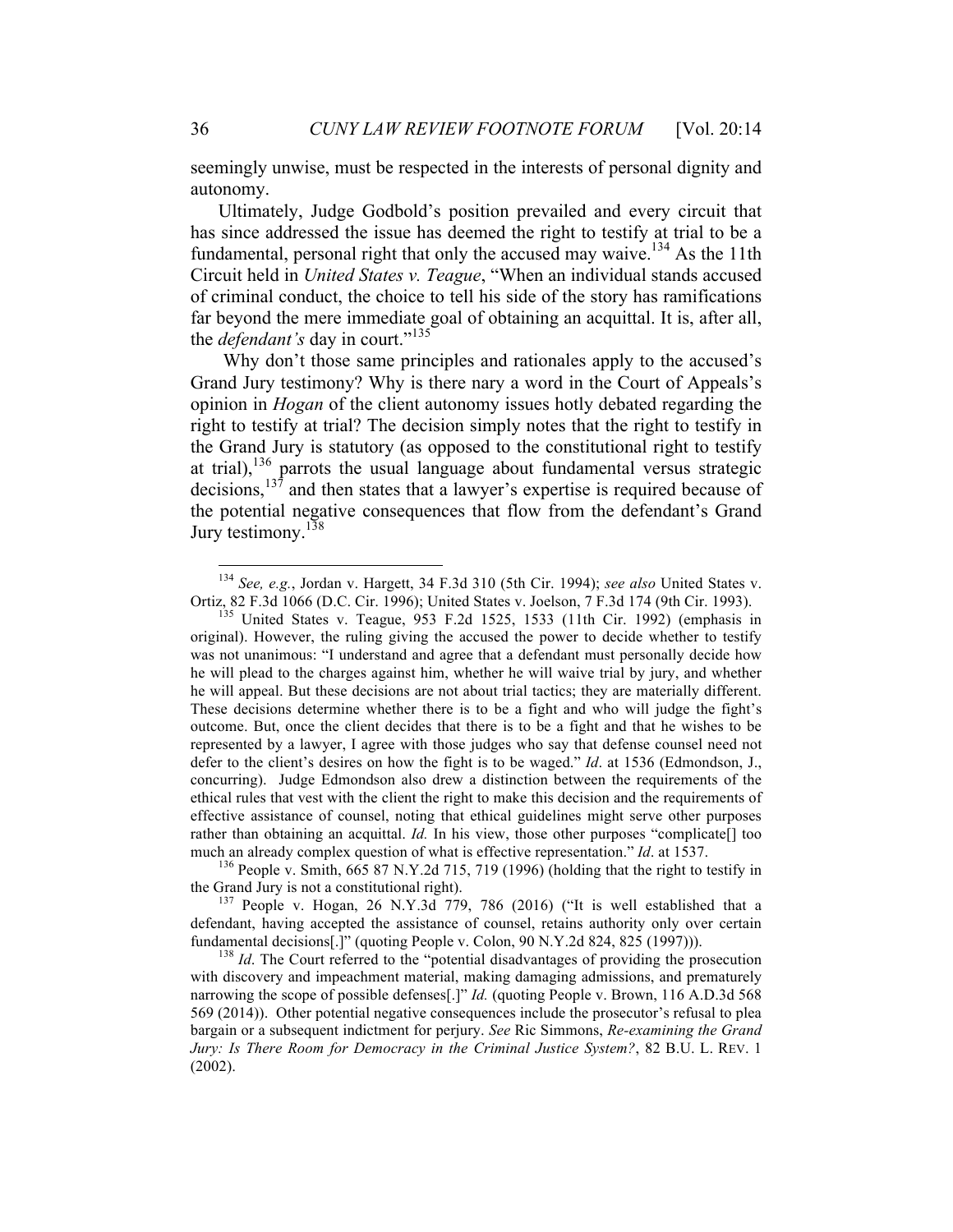#### 2016] *WHAT PUBLIC DEFENDERS DON'T (HAVE TO) TELL* 37

However, although well-established, the fundamental versus strategic distinction articulated in *Jones v. Barnes* is devoid of any meaningful underlying rationale, $139$  and no court has yet taken the opportunity to acknowledge that truth and devise a more valid and useful way to distinguish the myriad decisions in a criminal case.

The time is ripe for such an analysis. Although the *Jones v. Barnes* **"**fundamental four" Supreme Court pronouncement took root long ago, there has been mounting dissatisfaction with, and criticism of, the distinction between fundamental and strategic decisions. Section 4-5.2(a) of the American Bar Association Standards for Criminal Justice: Prosecution Function and Defense Function, titled "Control and Direction of the Case," used to provide that "decisions which are to be made by the accused . . . *are*" essentially the same ones spelled out in *Jones*. <sup>140</sup> However, when the Standards were revised in 1993, Section 4-5.2(a) replaced the word "are" with the word "include" in order to "make it clear that this list is not deemed to be exclusive."<sup>141</sup>

Trial courts have been increasingly perplexed about how to allocate decision-making authority between lawyers and clients in capital cases (e.g., the accused wants to testify in favor of a death sentence against the wishes of defense counsel, or directs defense counsel not to present any mitigating evidence at the penalty phase of the case); $142$  cases with mental

 <sup>139</sup> *See* Vivian O. Berger, *The Supreme Court and Defense Counsel: Old Roads, New Paths – A Dead End*?, 86 COLUM. L. REV. 9, 115 (1986) ("[The Court in *Jones v.*] *Barnes* . . . casually brushed aside the deeply vexing question of lawyer versus client control[.]"); *see also* Rodney J. Uphoff, *Who Should Control the Decision to Call a Witness: Respecting a Criminal Defendant's Tactical Choices*, 68 U. CIN. L. REV. 763, 765 n.7 (2000) (quoting WAYNE R. LAFAVE & JEROLD H. ISRAEL, CRIMINAL PROCEDURE 559-60 (1992)) ("The problems of uncertainty are exacerbated . . . by the absence of any well reasoned guidelines for distinguishing between those decisions requiring defendant's personal choice and those subject to counsel's control over strategy.").<br><sup>140</sup> STANDARDS FOR CRIMINAL JUSTICE PROSECUTION FUNCTION AND DEF. FUNCTION §

<sup>4-5.2(</sup>a) (AM. BAR ASS'N 1980) (emphasis added).<br><sup>141</sup> STANDARDS FOR CRIMINAL JUSTICE PROSECUTION FUNCTION AND DEF. FUNCTION

hist. n. § 4-5.2(a) (AM. BAR ASS'N 1993), http://www.americanbar.org/content/dam/aba/publications/criminal\_justice\_standards/pros ecution\_defense\_function.authcheckdam.pdf [https://perma.cc/4JMM-DS4Q]. <sup>142</sup> *See, e.g.*, Gilreath v. Head, 234 F.3d 547, 550 (11th Cir. 2000); People v. Deere,

<sup>710</sup> P.2d 925 (Cal. 1985). Issues also frequently arise when defense counsel wishes to withhold the defense at the guilt stage and use it solely at the penalty phase. *See generally* State v. Carter, 14 P.3d 1138, 1140 (Kan. 2000); People v. Frierson, 705 P.2d 396, 402 (Cal. 1985); People v. Hattery, 488 N.E.2d 513, 516 (Ill. 1985). In 2014, a man on death row wrote to the Supreme Court asking that the justices reject the petition for certiorari that he said was filed without his knowledge or consent by the Executive Director of the Atlantic Center for Capital Representation. The Court denied the writ, directed defense counsel to file a response to the letter, and referred the allegations to the local disciplinary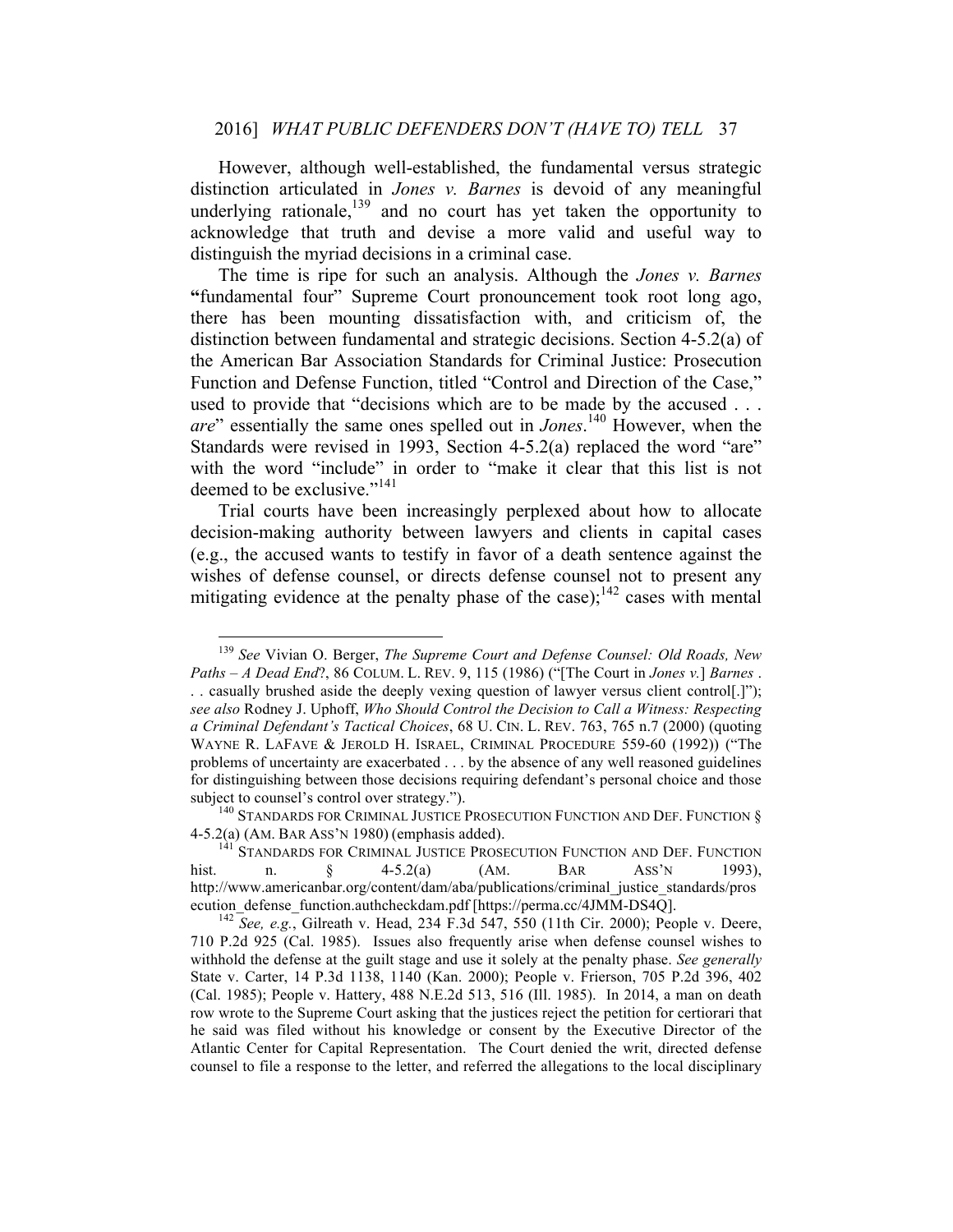health issues (e.g., a defendant with a history of mental illness is found competent to stand trial and then objects to his counsel's interposition of a mental status defense);<sup>143</sup> and cases with charges of terrorism (e.g., where the attorney wants to present a "traditional" criminal defense and the accused wants to assert a "political" defense).<sup>144</sup> Left with no decipherable, coherent guidance, trial judges muddle through as best they can leading to different rules and outcomes in different courts.

In one of the only examples of a Supreme Court Justice reflecting about which decisions are fundamental or strategic, Justice Scalia captured the extant lack of clarity: "I would not adopt the tactical-vs.-fundamental approach, which is vague and derives from nothing more substantial than this Court's say-so. . . . What makes a right tactical? . . . Whether a right is 'fundamental' is equally mysterious."<sup>145</sup> Justice Scalia would instead "adopt the rule that, as a constitutional matter, all waivable rights (except, of course, the right to counsel) can be waived by counsel."<sup>146</sup>

So back again to the decision whether to testify in the Grand Jury. Maybe the defendant knows his chances at trial are bleak and he wants to take a chance with the greater number of Grand versus Petit jurors.<sup>147</sup> Maybe he wants his day in court and knows that precious few cases actually go to a jury trial so this is likely his only chance.<sup>148</sup> Maybe, just as was

*Openings Completed in Trial of Alleged al Qaida Conspirator*, 251 N.Y. L.J. 1 (2014); Benjamin Weiser, *Embassy Bombing Suspects Try to Put American Courts on Trial*, N.Y. TIMES (Oct. 26, 2000), http://www.nytimes.com/2000/10/26/nyregion/embassy-bombingsuspects-try-to-put-american-courts-on-trial.html.<br><sup>145</sup> Gonzalez v. United States, 553 U.S. 242, 256 (2008) (Scalia, J., concurring).<br><sup>146</sup> *Id.* at 257.<br><sup>147</sup> N.Y. CRIM. PROC. LAW § 190.05 (McKinney 2016) ("A grand jury

consisting of not less than sixteen nor more than twenty-three persons[.]"). *Id.* § 270.05 ("A trial jury consists of twelve jurors[.]").

<sup>148</sup> See Steven Zeidman, Gideon: *Looking Backward, Looking Forward, Looking in the* 

board. Ballard v. Pennsylvania, No. 13-9364 (U.S. Aug. 11, 2014) (order referring letters to Disciplinary Board of the Supreme Court of Pennsylvania). 143 *See, e.g.*, Cooke v. State, 977 A.2d 803, 820 (Del. 2009); Kaddah v. Comm'r of

Correction, 939 A.2d 1185, 1192 (Conn. 2008); Johnson v. State, 17 P.3d 1008, 1011 (Nev. 2001); State v. Bean, 762 A.2d 1259, 1261 (Vt. 2000); Treece v. State, 547 A.2d 1054, 1059 (Md. 1988). Several commentators have addressed the defense attorney's challenges when representing clients with mental health issues. *See, e.g.*, Richard J. Bonnie et al., *Decision-Making in Criminal Defense: An Empirical Study of Insanity Pleas and the Impact of Doubted Client Competence*, 87 J. CRIM. L. & CRIMINOLOGY 48 (1996) (studying attorney-client decision-making in cases where the crucial decision was whether to pursue an insanity defense); Josephine Ross, *Autonomy Versus a Client's Best Interests: the Defense Lawyer's Dilemma When Mentally Ill Clients Seek to Control Their Defense*, 35 AM. CRIM. L. REV. 1343 (1998); Rodney J. Uphoff, *The Role of the Criminal Defense Lawyer in Representing the Mentally Impaired Defendant: Zealous Advocate of Officer of the Court?*, 1988 WIS. L. REV. 65. 144 *See, e.g.*, United States v. Siddiqui, 699 F.3d 690 (2d Cir. 2012); Mark Hamblett,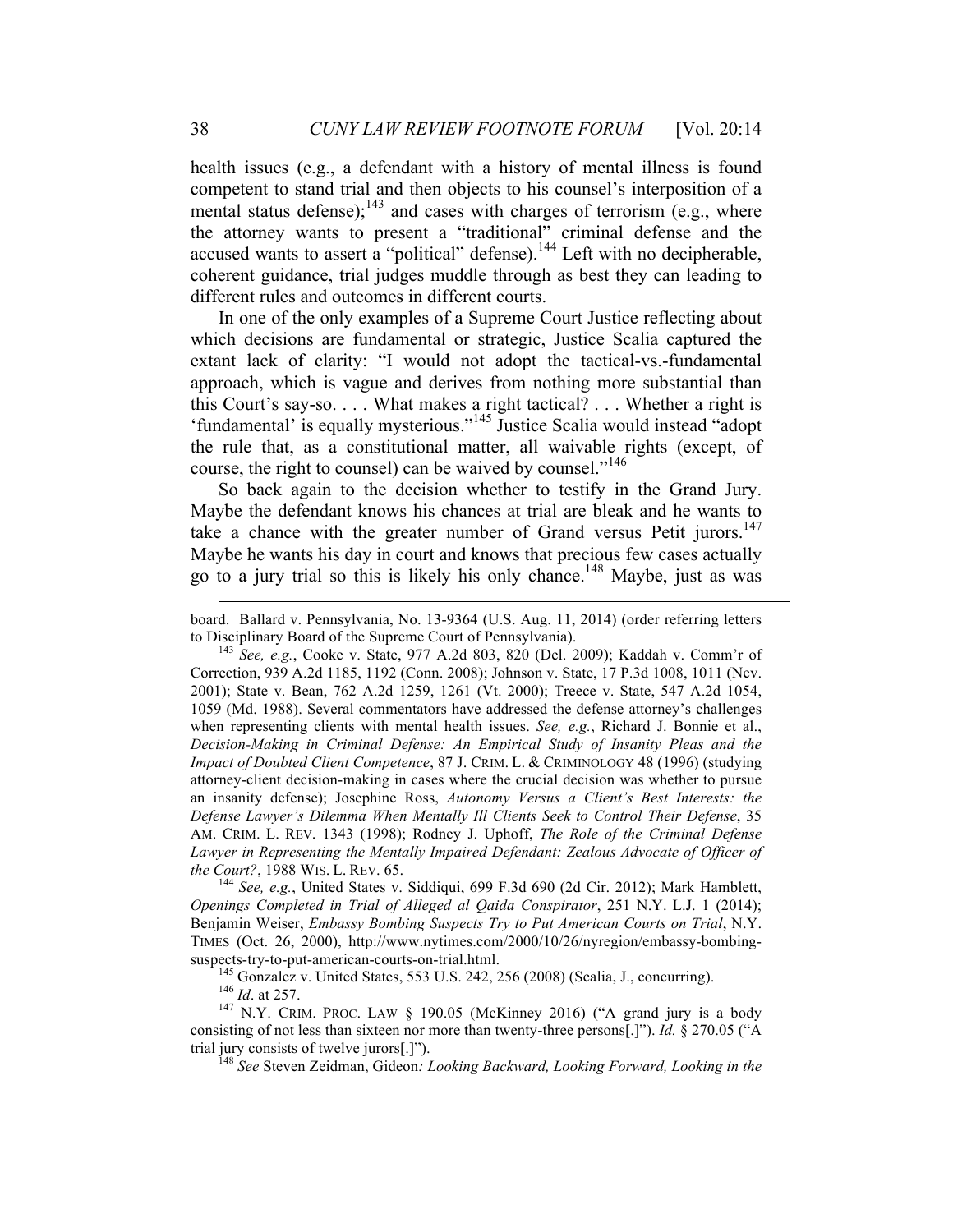imagined with some trial testimony, he wishes to talk beyond the Grand Jurors and reach a wider, if not higher, audience.<sup>149</sup>

Courts that grant defense counsel ultimate decision-making authority over strategic choices assume that lawyers know best because they can rely on their legal training and experience. But is that actually true for the decision whether to testify in the Grand Jury? Many defense attorneys simply never put any clients to testify in the Grand Jury.<sup>150</sup> Can it be properly deemed a strategic decision if it is a blanket rule with no individual case-by-case analysis? $151$ 

Is it true that defense counsel knows best with respect to all strategic decisions? What about which jurors to keep or challenge peremptorily?<sup>152</sup> What special training or knowledge does defense counsel have in this regard that merits her having the final say? Courts have rarely carefully analyzed specific decisions to justify whether the lawyer really is best qualified to make a particular purportedly strategic decision.

However, while one could argue about whether the right to testify in the Grand Jury is fundamental or strategic and who should make the final call, perhaps the more contentious underlying issue has to do with the court's dispensing with the need for the lawyer to consult with the client (let alone obtain his consent). Recall that in *Hogan*, defense counsel did not discuss the issue with his client before he called the prosecutor and said the defendant would not testify.<sup>153</sup> While the court said that discussing the decision with the client might be the "better practice," it did not require it.154

The Supreme Court in *Florida v. Nixon*<sup>155</sup> emphasized the difference between consulting a client about a strategic decision and thereafter

 $\overline{a}$ 

*Mirror*, 11 SEATTLE J. SOC. JUST. 933, 936 (2013); *see also* Michael M. O'Hear, *Plea Bargaining and Procedural Justice*, 42 GA. L. REV. 407, 409 (2008) ("[A]bout ninety-five percent of convictions are obtained by way of a guilty plea.").<br><sup>149</sup> See Mayson, *supra* note 101; *see also* INVISIBLE PUNISHMENT, *supra* note 101.<br><sup>150</sup> See Simmons, *supra* note 137, at 37 n.173 (citations omitted) ("

even the District Attorney's offices themselves keep track of how many defendants actually testify – only one out of fifty-four counties surveyed reported that they compiled data on how often defendants gave notice to testify or actually testified. . . . Forty-one of the fiftyfour D.A.'s offices estimated that fewer than 10% of the incarcerated defendants who gave notice that they wished to testify actually did so.").

<sup>&</sup>lt;sup>151</sup> In her dissent in *Hogan*, Judge Jenny Rivera questioned how defense counsel could have made a strategic decision that his client would not testify without having even consulted with his client about his potential Grand Jury testimony. People v. Hogan, 26 N.Y.3d 779, 791 (2016) (Rivera, J., dissenting).<br><sup>152</sup> *See* People v. Colon, 90 N.Y.2d 824 (1997).<br><sup>153</sup> *Hogan*, 26 N.Y.3d at 791.<br><sup>154</sup> *Id.* at 787.<br><sup>155</sup> Florida v. Nixon, 543 U.S. 175 (2004).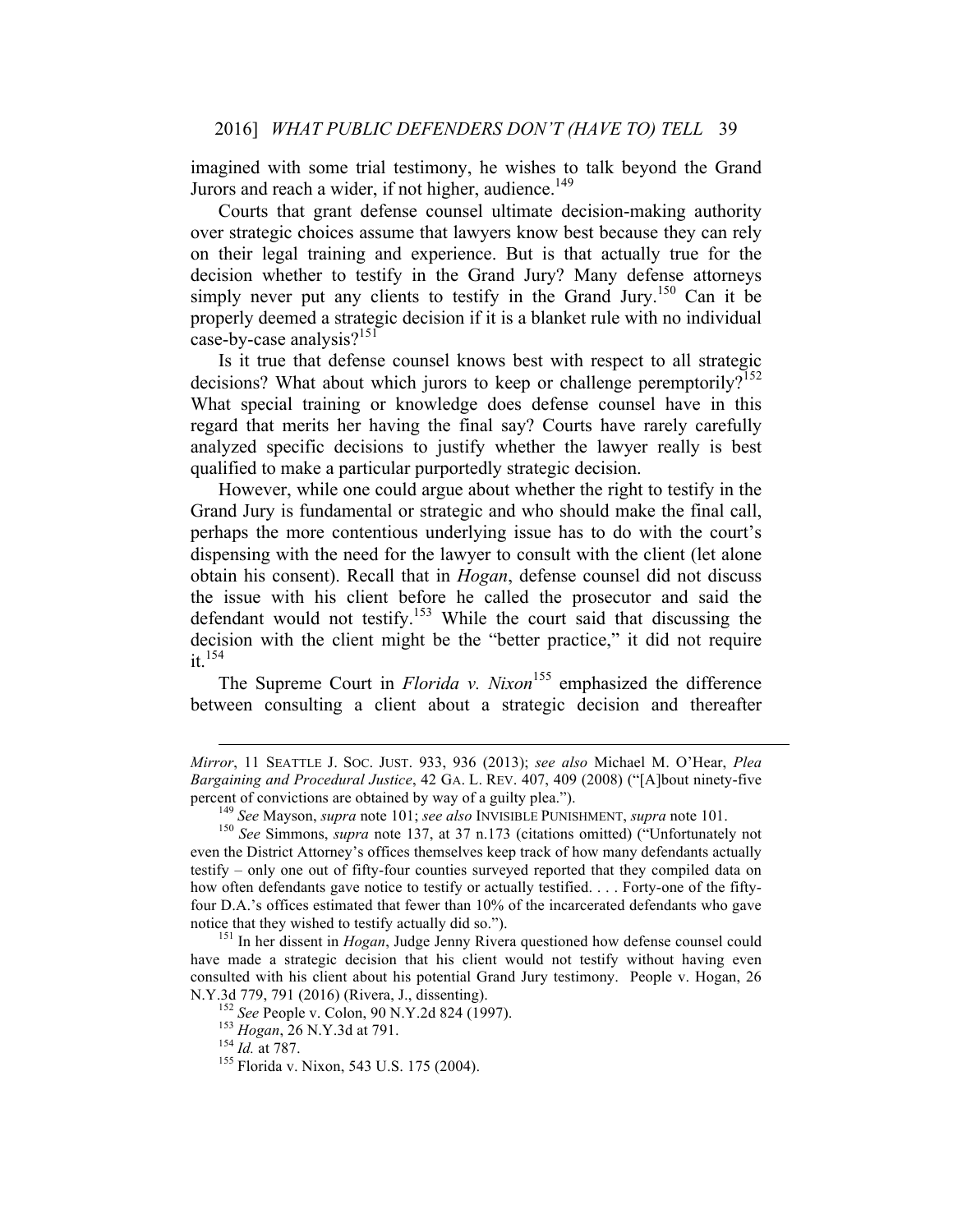obtaining the client's consent to the lawyer's preferred choice. Defense counsel discussed with the defendant the strategy of conceding guilt at the trial stage of the capital case so as to present as strong and coherent a position as possible at the sentencing phase.156 Nixon never gave his express consent but counsel conceded his guilt in his opening statement to the jury. $157$ 

The Court reasoned that while counsel "*undoubtedly* has a duty to consult with the client regarding 'important decisions,' including questions of overarching defense strategy . . . [t]hat obligation, however, does not require counsel to obtain the defendant's consent to 'every tactical decision.<sup>"158</sup> Only for the standard four fundamental decisions (whether to plead guilty, waive a jury, testify at trial, and file an appeal) must counsel consult and obtain consent to her favored course of action.<sup>159</sup>

The relevant ethical rules seemingly call for less by way of client consultation. The American Bar Association Standards for Criminal Justice Prosecution Function and Defense Function provide that "Strategic and tactical decisions should be made by defense counsel after consultation with the client where *feasible and appropriate*."<sup>160</sup> The commentary explains that, "[n]umerous strategic and tactical decisions must be made in the course of a criminal trial, many of which are made in circumstances that do not allow extended, if any, consultation."<sup>161</sup> Apparent scorn for the client's input is revealed in the commentary's reference to "[e]very experienced advocate" recalling the "disconcerting experience of trying to conduct the examination of a witness . . . while the client 'plucks at the attorney's

4-5.2 cmt. (AM. BAR ASS'N 1993),

http://www.americanbar.org/content/dam/aba/publications/criminal\_justice\_standards/ prosecution\_defense\_function.authcheckdam.pdf [https://perma.cc/4JMM-DS4Q].

<sup>&</sup>lt;sup>156</sup> *Id.* at 178.<br><sup>157</sup> *Id.* at 181-83.<br><sup>158</sup> *Id.* at 187 (emphasis added) (internal citations omitted) (quoting Taylor v. Illinois, 484 U.S. 400, 417-18 (1988)). The Court's reference to a "duty" to consult seems meant to

imply an ethical obligation as opposed to a constitutional requirement.<br><sup>159</sup> *Id.* <sup>160</sup> STANDARDS FOR CRIMINAL JUSTICE PROSECUTION FUNCTION AND DEF. FUNCTION § 4-5.2(b) (AM. BAR ASS'N 1993), http://www.americanbar.org/content/dam/aba/publications/criminal\_justice\_standards/pros ecution\_defense\_function.authcheckdam.pdf [https://perma.cc/4JMM-DS4Q] (emphasis added); *see also* MODEL RULES OF PROF'L CONDUCT r. 1.2(a) (AM. BAR ASS'N), http://www.americanbar.org/groups/professional\_responsibility/publications/model\_rules\_ of\_professional\_conduct/rule\_1\_2\_scope\_of\_representation\_allocation\_of\_authority\_betw een client lawyer.html [https://perma.cc/WVW9-8XUC] ("[A] lawyer shall abide by a client's decisions concerning the objectives of representation and . . . shall consult with the client as to the means by which they are to be pursued.").<br><sup>161</sup> STANDARDS FOR CRIMINAL JUSTICE PROSECUTION FUNCTION AND DEF. FUNCTION §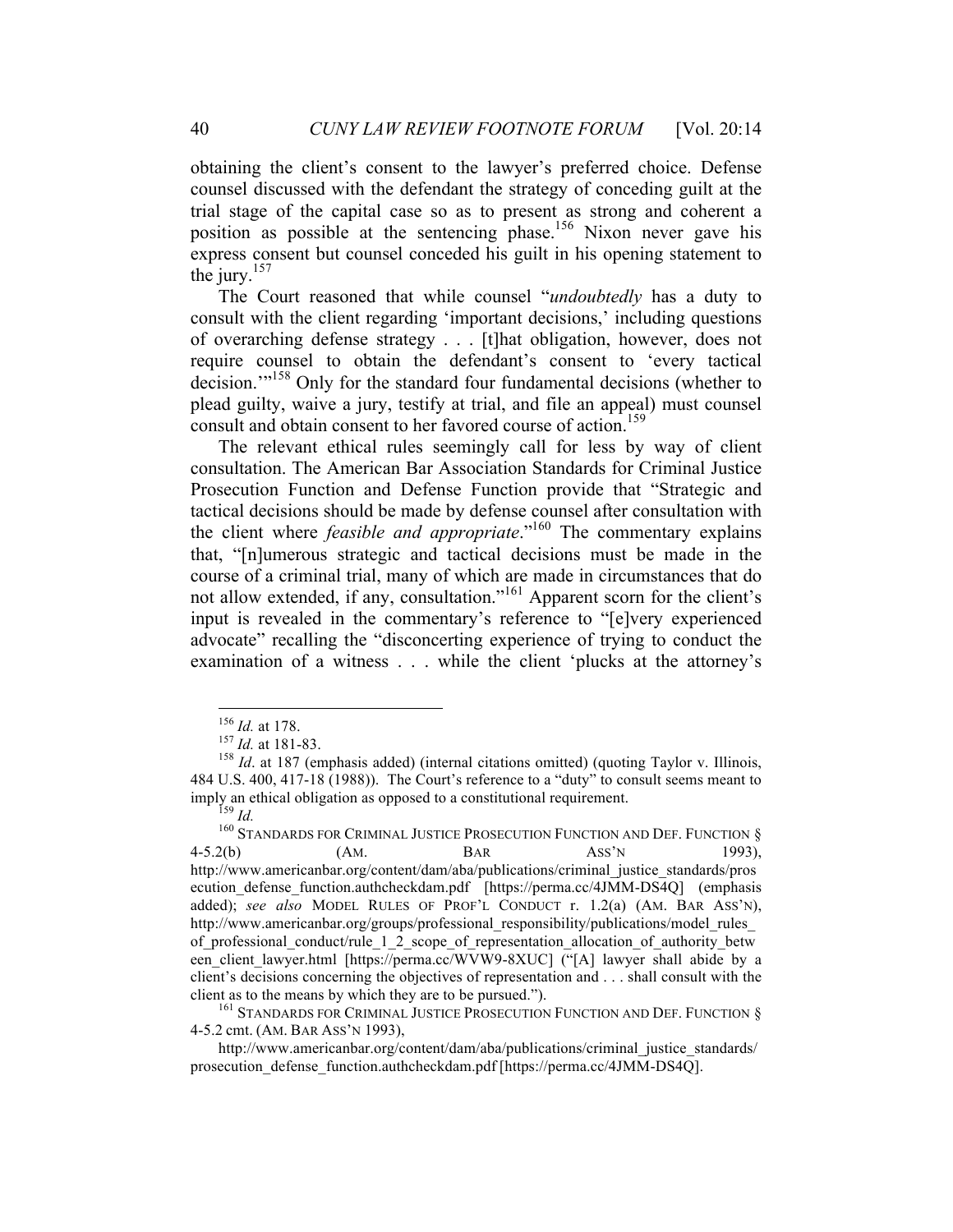### 2016] *WHAT PUBLIC DEFENDERS DON'T (HAVE TO) TELL* 41

sleeve' offering gratuitous suggestions."<sup>162</sup> However, the commentary does provide that certain decisions "can be anticipated sufficiently so that counsel can ordinarily consult with the client concerning them."<sup>163</sup>

While the Court in *Nixon* held that counsel could carry out strategic decisions without the client's express agreement, the decision left unresolved the question of whether counsel could proceed on her preferred path even in the face of the client's unequivocal disagreement. This is where the decision-making rubber hits the road. Assume the lawyer has consulted with the client. Assume further, that the lawyer ascribes to the belief that she is obligated to offer advice and to urge the client to accept her advice.<sup>164</sup> Assume, however, that the client cannot be persuaded and explicitly disagrees with the choice urged by the attorney. Now what should counsel do?

According to the New York Court of Appeals, the question is not what counsel should do but rather what counsel must do – she must overrule her client and go down the path she believes is best.<sup>165</sup>

To someone unfamiliar with criminal defense, it likely seems strange that the accused does not get to make the final decision or even have the right to be consulted. But to Public Defenders it might actually be a relief to finally receive the Court's imprimatur on their longstanding practice.

As the majority pointed out in *Hogan*, testifying in the Grand Jury is fraught with significant potential negative consequences, such as providing the prosecution with discovery, admissions and impeachment material.<sup>166</sup> Those fears may well be overplayed given that so few cases actually do go to trial, but for most lawyers discretion is the better part of valor when it comes to clients testifying in the Grand Jury.

Still, the possible costs only explain the reasons why defense lawyers believe their clients should not testify in the Grand Jury, not why so many lawyers decline to inform, let alone consult, their clients about their right to testify in the first place.

Consider the typical situation where the lawyer meets her client within

<sup>&</sup>lt;sup>162</sup> *Id.*<br><sup>163</sup> *Id.* See Steven Zeidman, *To Plead or Not to Plead: Effective Assistance and Client-Centered Counseling*, 39 B.C. L. REV. 841 (1998); *see also* Brown v. Artuz, 124 F.3d 73 (2d Cir. 1997) (noting that counsel may "strongly advise" the course that counsel thinks is best); Dean v. Clinton Correctional Facility, 93 F.3d 58, 62 (2d Cir. 1996) (referring to the "vigor" with which competent defense counsel advises clients about significant decisions). <sup>165</sup> *See, e.g.*, United States v. Chapman, 593 F.3d 365, 369 (4th Cir. 2010) ("And if

consultation and consent by the client are not required with regard to . . . tactical decisions, the client's expressed disagreement with counsel's decision cannot somehow convert the matter into one that must be decided by the client.").<br><sup>166</sup> People v. Hogan, 26 N.Y.3d 779, 786 (2016); *see also* Simmons, *supra* note 137.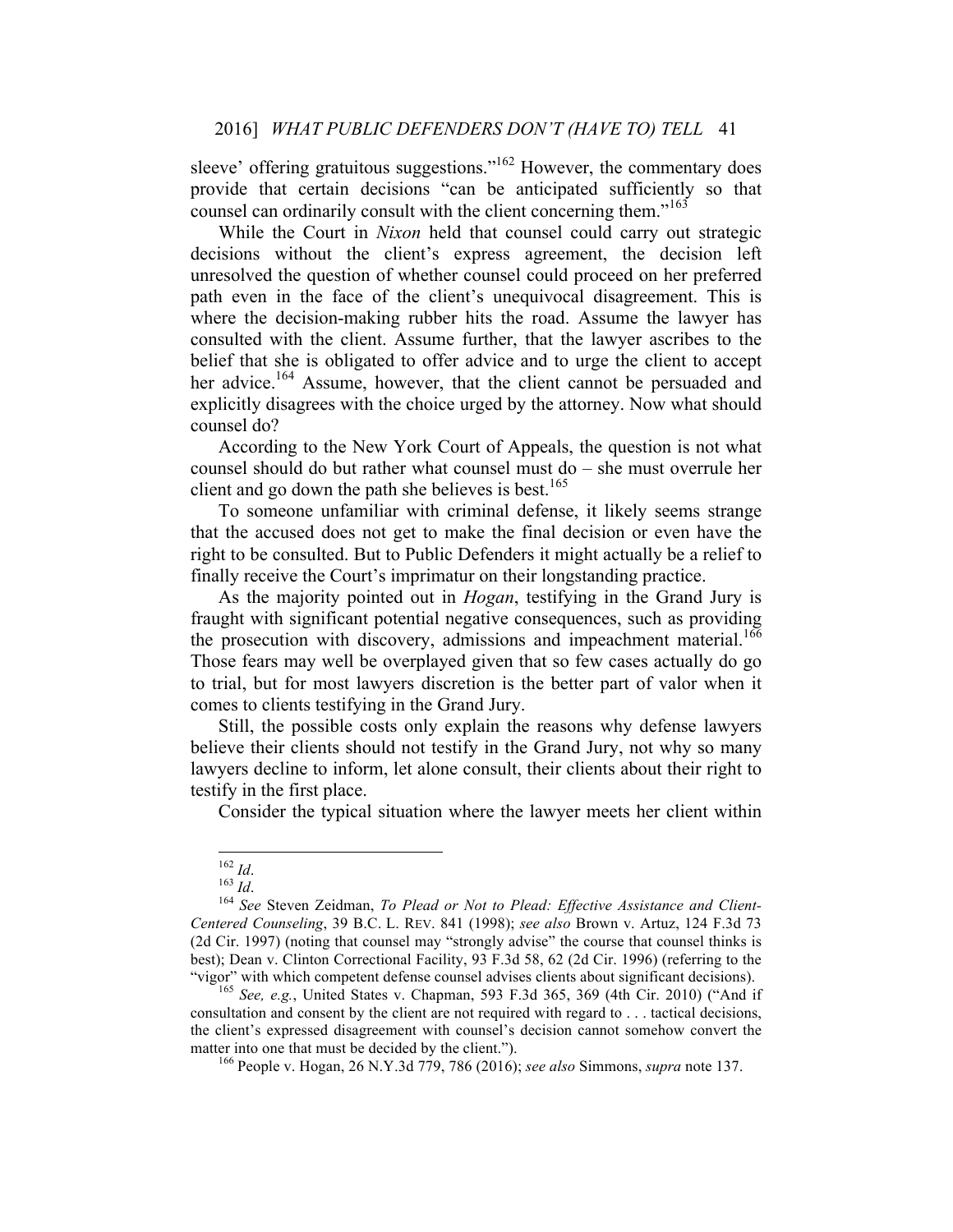twenty-four hours of his arrest. She has a limited amount of time to conduct her interview, and in that time needs to learn the essential facts of the case and factors to persuade the judge to release her client on his own recognizance. Now add to the mix a discussion of the right to testify in the Grand Jury. Complicating that discussion of the right to testify is the lawyer's conviction that it will be not be exercised. For many lawyers, the idea of telling their client they have a right, but in the next breath telling them they should waive it, is too likely to lead to confusion, greater distrust, and conflict. Put simply, many defense lawyers, like defense counsel in *Hogan*, don't "see the benefit to [testifying in the Grand Jury], only the harm,"<sup>167</sup> and therefore decide it is a conversation best left unsaid.

The fundamental decision about whether the accused should testify at trial often reveals similar motivations on the part of defense counsel. Defense lawyers for the most part also tend not to want their clients to testify at trial.<sup>168</sup> Some people just don't make good, compelling, persuasive witnesses, are easily intimidated, are subject to impeachment, or have a prior record. There is also the fear that by testifying the defendant somehow relieves the prosecution of its burden of proof. But, again, these considerations only go to defense counsels' reasons for preferring that their clients do not testify. What, if anything, do they tell their clients about this fundamental constitutional right in cases where they firmly believe it should not be exercised?

The trial judge is not obligated to inform the accused of his right to testify.<sup>169</sup> Often, when the prosecution announces the end of its case-in-

<sup>&</sup>lt;sup>167</sup> *Hogan*, 26 N.Y.3d at 782.<br><sup>168</sup> *See* Jeffrey Bellin, *Improving the Reliability of Criminal Trials Through Legal Rules that Encourage Defendants to Testify*, 76 U. CIN. L. REV. 851, 852 (2008) ("Although the exact numbers vary by jurisdiction, studies reveal that up to half of all criminal defendants who proceed to trial elect not to testify on their own behalf, and that this percentage has been increasing since at least the early twentieth century.").<br><sup>169</sup> Only a few states require a trial judge to apprise the defendant of his right to testify

and hold an on-the-record colloquy regarding any waiver of that right. *See* Timothy P. O'Neill, *Vindicating the Defendant's Constitutional Right to Testify at a Criminal Trial: The Need for an On-the-Record Waiver*, 51 U. PITT. L. REV. 809, 810 (1990). Federal courts do not impose a requirement that the trial judge inform the defendant of his right to testify and/or conduct an on-the-record colloquy to make sure the decision not to testify is the result of a voluntary waiver. *See* Artuz, 124 F.3d at 79 ("Just as the trial judge need not stop a defendant called by defense counsel to the stand and explain the right not to testify, the judge need not intervene when counsel announces that the defendant rests and the defendant has not testified."); *see also* United States v. Ortiz, 82 F.3d 1066 (D.C. Cir. 1996); United States v. Brimberry, 961 F.2d 1286 (7th Cir. 1992); Siciliano v. Vose, 834 F.2d 29 (1st Cir. 1987). The concerns are that any such dialogue might interfere with the attorney-client relationship and defense strategy, or in some way indicate to the accused that the court has an opinion on the matter. *See* United States v. Pennycooke, 65 F.3d 9 (3d Cir. 1995).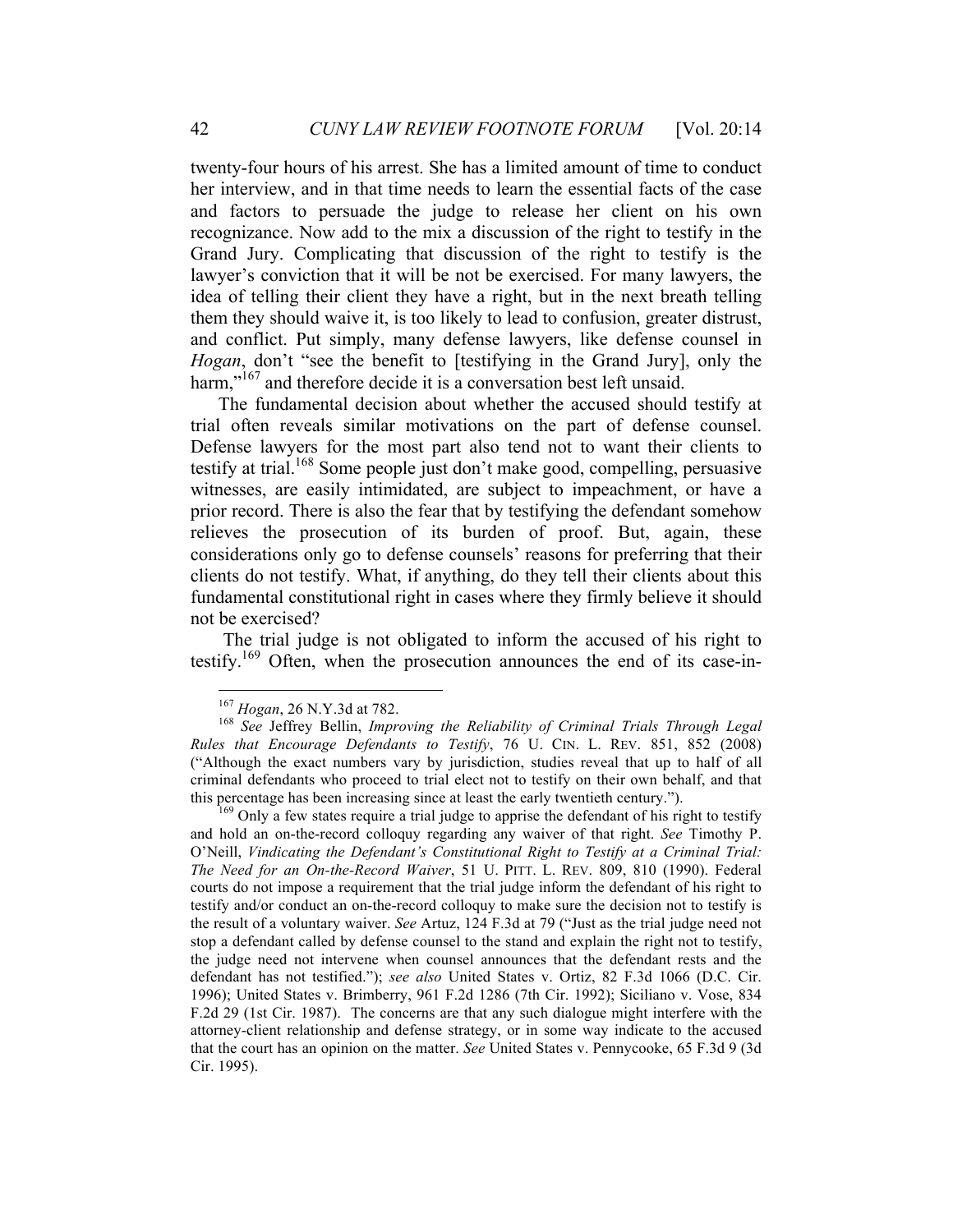chief, the trial judge simply asks defense counsel if she is "putting on a case" or has "any witnesses." If counsel answers in the negative, that ends the inquiry. $170$ 

However, while the court is under no obligation to advise the accused about his right to testify, must defense counsel so inform her client? In People v. Windley,<sup>171</sup> at a post-conviction hearing regarding the defendant's claim that he was not advised of his right to testify at trial, his trial lawyer was asked if he discussed with his client whether he was going to testify. Counsel replied: "I'm not sure of that. . . . My philosophical bend, as a result of long discussions and pondering over that issue . . . [is] that you *never* put a defendant on the stand. Period."<sup>172</sup> When he was then asked whether that was his strategy in not putting this particular client on the stand, he replied, "In *every* case."<sup>173</sup>

While counsel in *Windley* may have been expressing the attitude and practice of many defense lawyers, the courts have a different view. In *People v. Cosby*<sup>174</sup> the court reiterated that there is no obligation on the part of the trial judge to inquire about the defendant's apparent decision not to testify, but held that defense counsel must advise her client of the right to testify and, further, must tell her client that the decision, the ultimate authority, rests with him.<sup>175</sup> This judicial pronouncement likely caused consternation among many Public Defenders who fear that if they tell their client about his right to testify, and further explain that he is the ultimate

always advise the defendant about the benefits and hazards of testifying and of not testifying, and may strongly advise the course that counsel thinks best, counsel must inform the defendant that the ultimate decision whether to take the stand belongs to the defendant, and counsel must abide by the defendant's decision on this matter."). Similarly, counsel must advise the defendant of his or her right to appeal. *See* Wolfe v. Randle, 267 F. Supp. 2d 743, 748 (S.D. Ohio 2003) ("[A] defendant must be told of his right to appeal, the procedures and time limits involved in proceeding with that appeal, and the right to have assistance of appointed counsel for that appeal."); *see also* White v. Johnson, 180 F.3d 648, 652 (5th Cir. 1999). In New York, the defendant has the right to appeal from final judgments in all criminal cases. N.Y. CRIM. PROC. LAW §§ 450.10, 1.20 (2013); People v. Callahan, 80 N.Y.2d 273 (1992); People v. Pollenz, 67 N.Y.2d 264, 268 (1986). Whether defendants are in fact advised of their right to appeal and that they have the ultimate authority to decide whether to appeal is an intriguing question that is beyond the scope of this article.

 $170$  Contrast the lack of an on-the-record colloquy or some similar kind of verification when the defendant waives or exercises other fundamental rights. *See, e.g.*, Taylor v. Illinois, 484 U.S. 400 (1988); Boykin v. Alabama, 395 U.S. 238 (1969).<br>
<sup>171</sup> People v. Windley, 28 Misc. 3d 1232(A) (Sup. Ct. Bronx Cnty. 2010).<br>
<sup>172</sup> *Id.* at \*7 (emphasis added).<br>
<sup>173</sup> *Id.* (emphasis added).<br>
<sup>174</sup>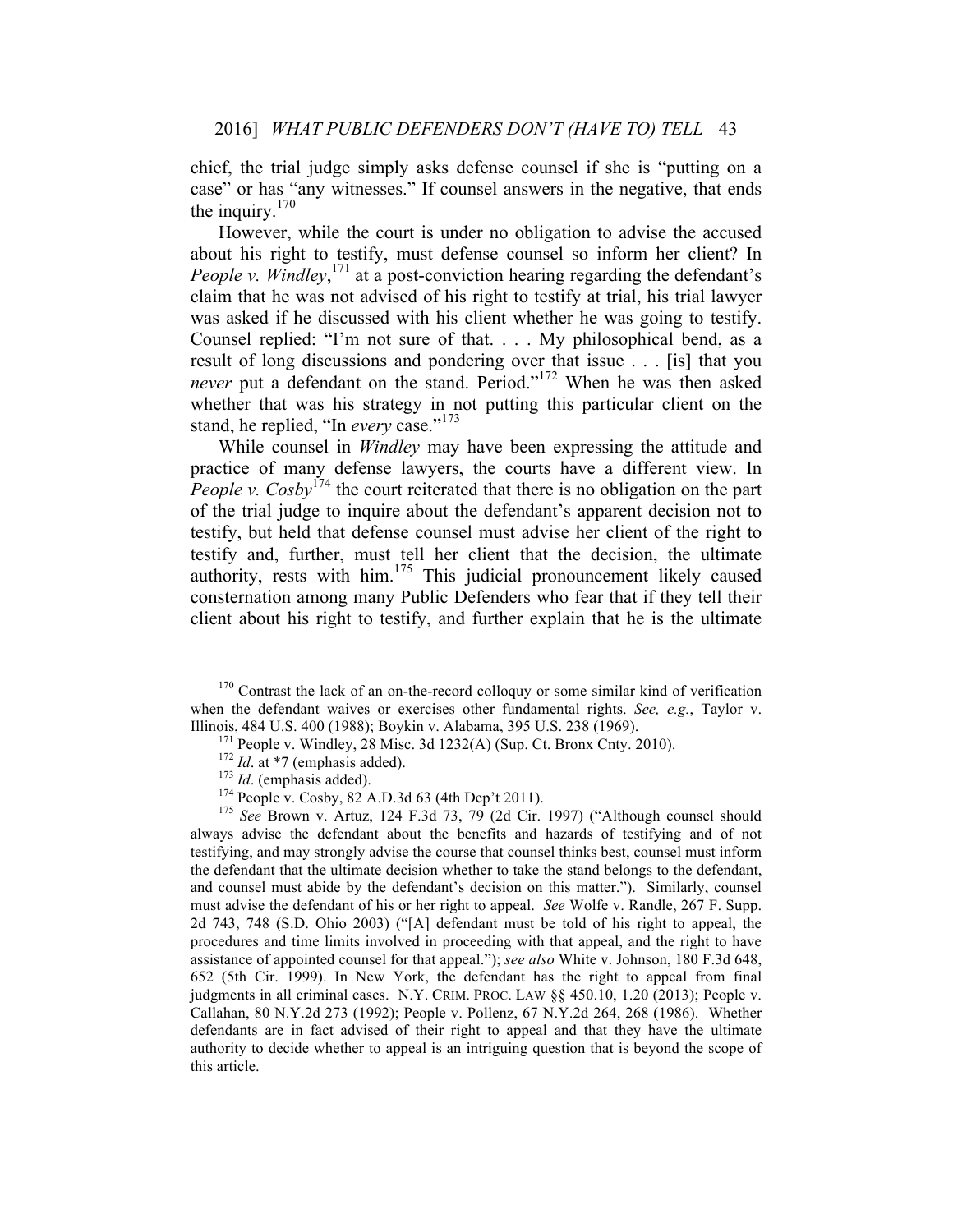decision maker, he just might insist on testifying.<sup>176</sup>

Many years ago, when I was a supervising attorney in a Public Defender office, a staff attorney called me from the courthouse. He had a client who was insisting that he wanted to testify in the Grand Jury, and the lawyer thought that was a bad idea for all the usual reasons and also because his client's narrative was far from compelling. I went to court, talked with his client, and shared the attorney's assessment. Nevertheless, we could not convince our client that testifying was a terrible idea.

We considered our two choices – allow the client to testify or deny him his statutory right. The charges were serious and we went back and forth for the next few hours. New York's Criminal Procedure Law provides that if bail were set on a felony the prosecutor must obtain an indictment within 120-144 hours or the accused must be released.<sup>177</sup> We were at the end of that time limit and the prosecutor was waiting to present the case to the Grand Jury. Then we realized we had a third option – we waived for one day the statutory requirement that the prosecutor indict or release our client.<sup>178</sup> We thought that if our client slept on it and talked with other people incarcerated at Rikers Island he would come to the right conclusion.

The next day was more of the same. He insisted on testifying and we again waived his statutory right, this time for two days to give us time to go talk with him at Rikers Island. There was a long, hard conversation the next day at the jail that ended as it began – he still insisted on testifying.

Back in court, we were now firmly faced with two options: allow or deny him his right to testify in the Grand Jury. Even though we thought, actually we were convinced, that it was a terrible idea, we called the prosecutor and told him our client did in fact intend to exercise his right to testify in the Grand Jury.

The prosecutor called the defendant into the Grand Jury and he testified to an improbable and somewhat different version of events than he had told

 <sup>176</sup> In *Starkweather v. Smith*, 574 F.3d 399 (7th Cir. 2009), the defendant claimed ineffective assistance of counsel in that his lawyer encouraged him not to testify but never explained the basis for that advice (and that, as a result, his waiver of his right to testify was not knowing and intelligent). The Court candidly noted that perhaps counsel declined to explain his rationale out of concern that it might actually lead the accused to insist on testifying, but stated, "[b]e that as it may, an attorney's ethical duty to consult with his or her client is no less in situations where the attorney (perhaps reasonably) judges it best to keep his or her client in the dark." *Id*. at 404. However, while noting an aspirational ethical duty to consult, the Court ultimately stated there were no cases that actually establish that the Sixth Amendment requires an attorney to explain the basis for his or her legal advice.

*Id.*<sup>177</sup> N.Y. CRIM. PROC. LAW § 180.80 (McKinney 1982). The other option, seldom used by the prosecution, is to hold a preliminary hearing for a judge to determine whether there is reasonable cause to believe the accused committed a crime. CRIM. PROC. LAW § 180.70. <sup>178</sup> CRIM. PROC. LAW § 180.80(1).